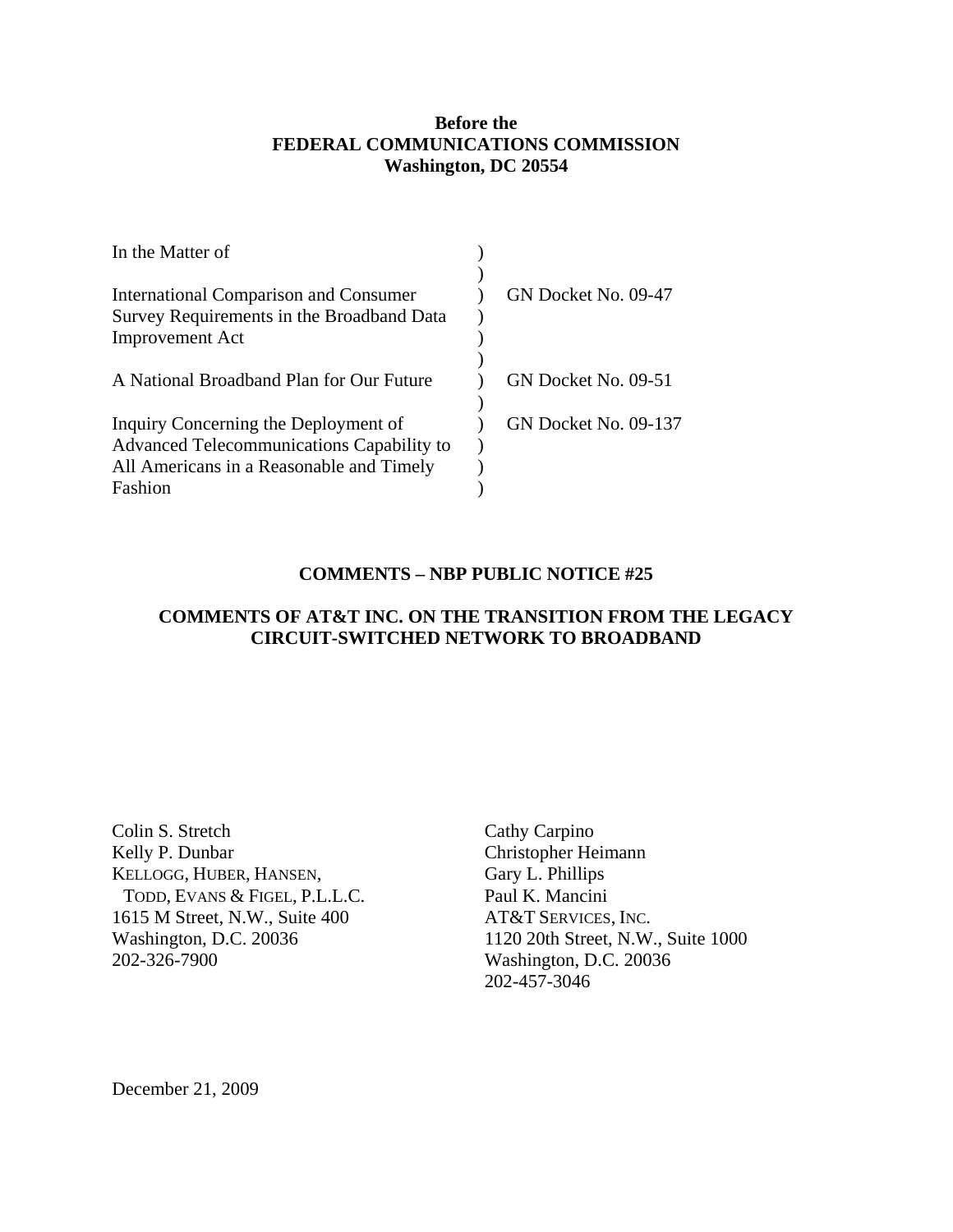# **TABLE OF CONTENTS**

| $\mathbf{I}$ . | PHASEOUT OF CIRCUIT-SWITCHED POTS SERVICE AND THE PSTN IS<br>ESSENTIAL TO ACHIEVING UNIVERSAL ACCESS TO BROADBAND  3 |
|----------------|----------------------------------------------------------------------------------------------------------------------|
| А.             |                                                                                                                      |
| <b>B.</b>      | POTS Service and the Legacy PSTN Are Diverting Critically Needed Funds that                                          |
| II.            | THE COMMISSION SHOULD TAKE SEVERAL STEPS TO FACILITATE THE                                                           |
| А.             |                                                                                                                      |
| <b>B.</b>      | Creating the Preconditions for a Successful Transition Through the Resolution of                                     |
| C.             | Seeking Comment on a Range of Legal and Policy Questions Related to the                                              |
| 1.             | Carrier-of-Last-Resort and Other Potential Legacy Obstacles to the Transition 24                                     |
| 2.             |                                                                                                                      |
| 3.             |                                                                                                                      |
| 4.             |                                                                                                                      |
|                |                                                                                                                      |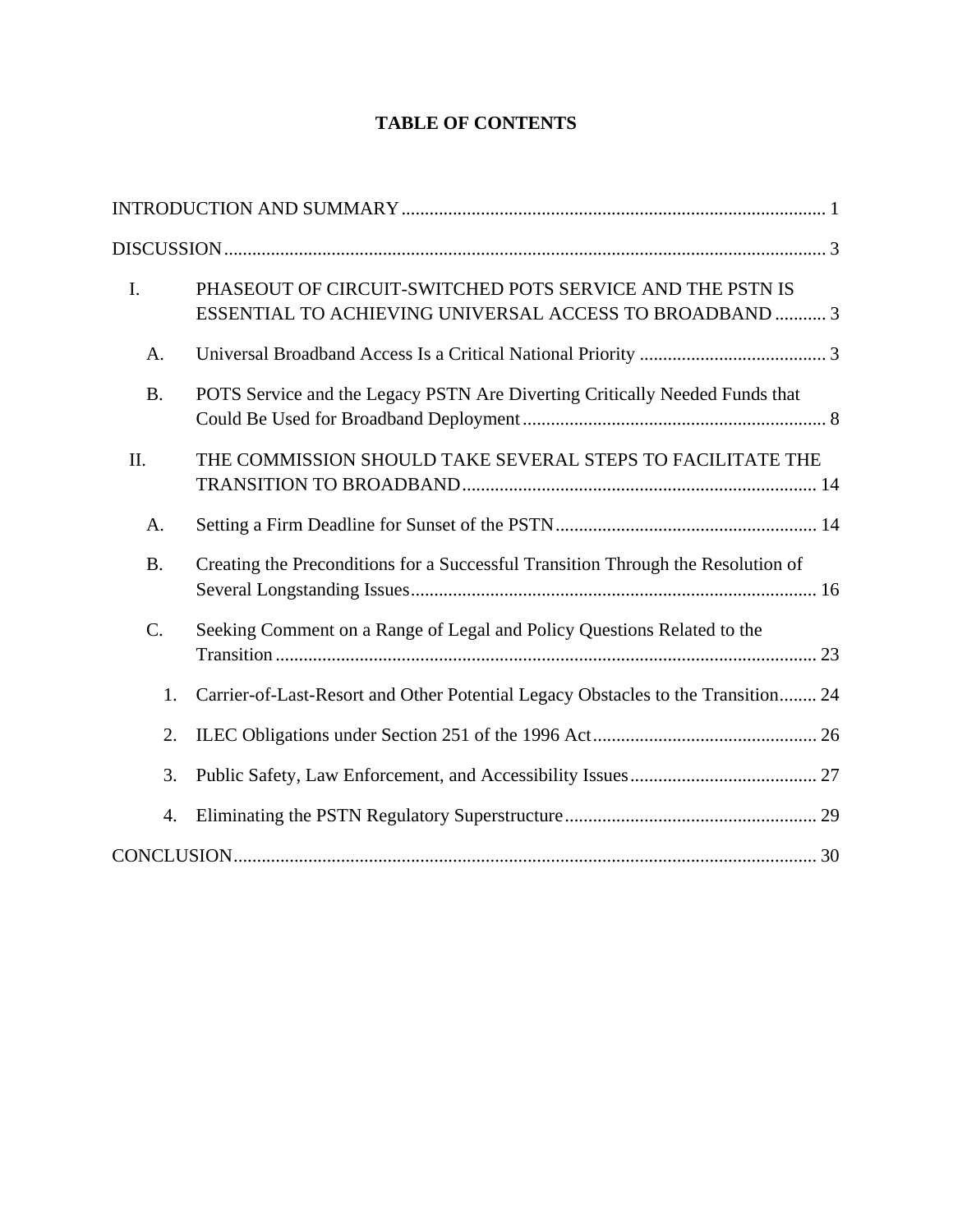#### **INTRODUCTION AND SUMMARY**

 AT&T strongly supports a Commission Notice of Inquiry regarding the transition from the circuit-switched legacy network to broadband and IP-based communications. That transition is underway already: with each passing day, more and more communications services migrate to broadband and IP-based services, leaving the public switched telephone network ("PSTN") and plain-old telephone service ("POTS") as relics of a by-gone era. That transition creates substantial pressure on cornerstones of the regulatory framework that governs much of today's communications, including in particular universal service and intercarrier compensation. But it also creates enormous opportunity. The Commission has been charged by Congress with formulating a National Broadband Plan that will result in broadband availability for 100% of the United States. That auspicious goal is within reach, but only if the Commission marshals its resources and those of other stakeholders to develop and execute a strategy that enables the deployment of the enormous amount of infrastructure necessary to reach it. As we explain in these comments, a key component of that strategy is the orderly transition away from, and retirement of, the PSTN.

Part I of these comments discusses the importance of that transition, explaining that Congress's goal of universal access to broadband will not be met in a timely or efficient manner if providers are forced to continue to invest in and to maintain two networks. Broadband is dramatically changing the way Americans live, work, obtain health care, and interact with the government. Congress and the Commission have rightly made universal broadband access a core national priority. But achieving this goal will take an enormous investment of capital. Private investment from network operators has brought broadband access to over 90% of Americans, and these operators will continue to play a pivotal role in bringing broadband to the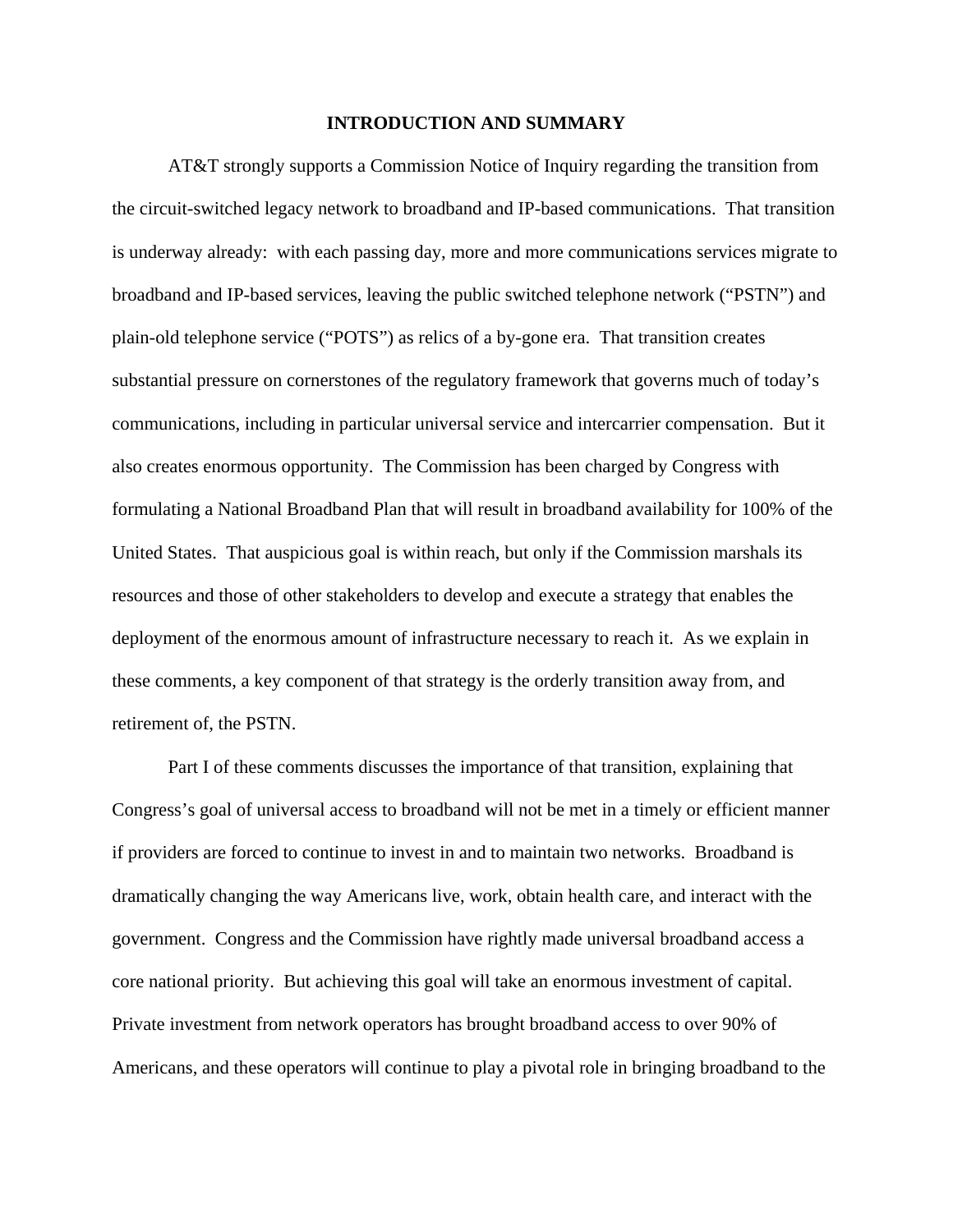remaining 8-10% of citizens who do not currently have broadband access. It is accordingly crucial that the Commission pursue forward-looking regulatory policies that remove disincentives to private investment and encourage operators to extend broadband to unserved areas.

Any such forward-looking policy must enable a shift in investment from the legacy PSTN to newly deployed broadband infrastructure. While broadband usage – and the importance of broadband to Americans' lives – is growing every day, the business model for legacy phone services is in a death spiral. Revenues from POTS are plummeting as customers cut their landlines in favor of the convenience and advanced features of wireless and VoIP services. At the same time, due to the high fixed costs of providing POTS, every customer who abandons this service raises the average cost-per-line to serve the remaining customers. With an outdated product, falling revenues, and rising costs, the POTS business is unsustainable for the long run. Yet a web of federal and state regulations has the cumulative effect of prolonging, unnecessarily, the life of POTS and the PSTN.

Due to technological advances, changes in consumer preference, and market forces, the question is *when*, not *if*, POTS service and the PSTN over which it is provided will become obsolete. In the meantime, however, the high costs associated with the maintenance and operation of the legacy network are diverting valuable resources, both public and private, that could be used to expand broadband access and to improve the quality of broadband service. It is for that reason that one of the most important steps the Commission can take to facilitate an orderly transition to an all-broadband communications infrastructure is to eliminate the regulatory requirements that prolong the life of POTS and the PSTN. A smooth transition to an all-broadband world is essential to attaining the goal of universal broadband service.

2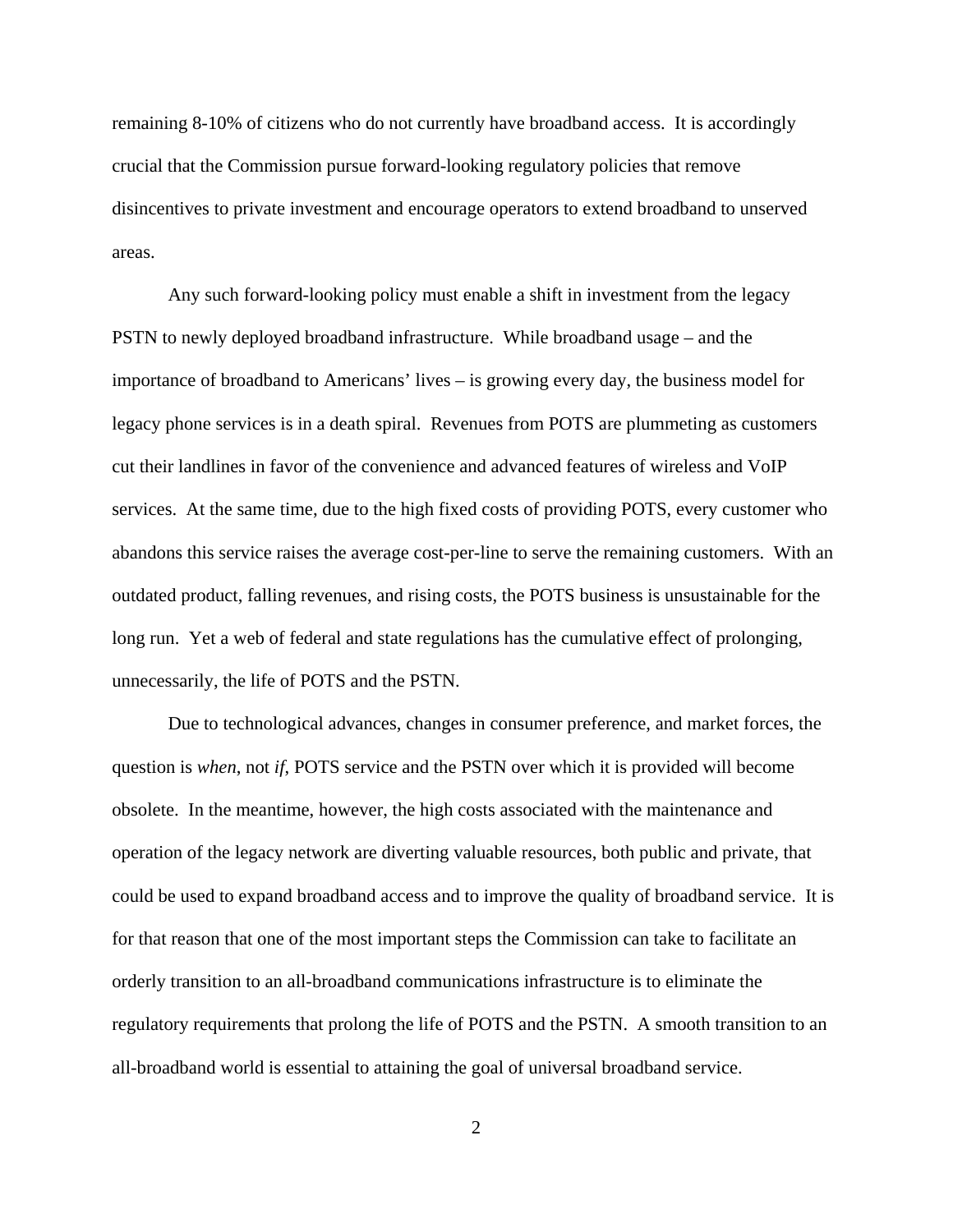In Part II of these comments, we discuss legal and policy issues surrounding the retirement of POTS and the PSTN, and in doing so identify actions the Commission should take now to facilitate the transition to broadband. We explain, first, that perhaps the single most important feature of Commission action at this time is the establishment of a firm deadline at which point the transition will be complete, and we advise the Commission to seek comment on when that deadline should be, taking into account Commission experience in managing the transition to digital broadcasting as well as the retirement of analog cellular networks. Part II also identifies issues that are ripe for decision *today* – including the scope of federal authority over broadband and IP-based services, as well as intercarrier compensation and federal universal service reform – that the Commission must resolve in order to establish the preconditions for a successful transition to broadband. Finally, Part II identifies additional topics of inquiry – including in particular the actions necessary to ensure that legacy state requirements do not impede the transition to broadband – that the Commission should examine as it puts in place a plan to manage the inevitable transition from the PSTN to broadband.

#### **DISCUSSION**

## **I. PHASEOUT OF CIRCUIT-SWITCHED POTS SERVICE AND THE PSTN IS ESSENTIAL TO ACHIEVING UNIVERSAL ACCESS TO BROADBAND**

#### **A. Universal Broadband Access Is a Critical National Priority**

 As this Commission emphasized in the Public Notice and elsewhere, Congress has made broadband deployment a core national objective.<sup>1</sup> The American Recovery and Reinvestment

 <sup>1</sup> *See* Public Notice, *Comment Sought on Transition from Circuit-Switched Network to All-IP Network*, NBP Public Notice #25, DA 09-2517 (rel. Dec. 1, 2009) ("Public Notice") (citing American Recovery and Reinvestment Act of 2009, Pub. L. No. 111-5, § 6001(k)(2), 123 Stat. 115 (to be codified at 47 U.S.C. § 1305)); *see also* FCC News Release, *FCC Chairman Genachowski Commends NCTA's Adoption Plus (A+) Program*, *available at*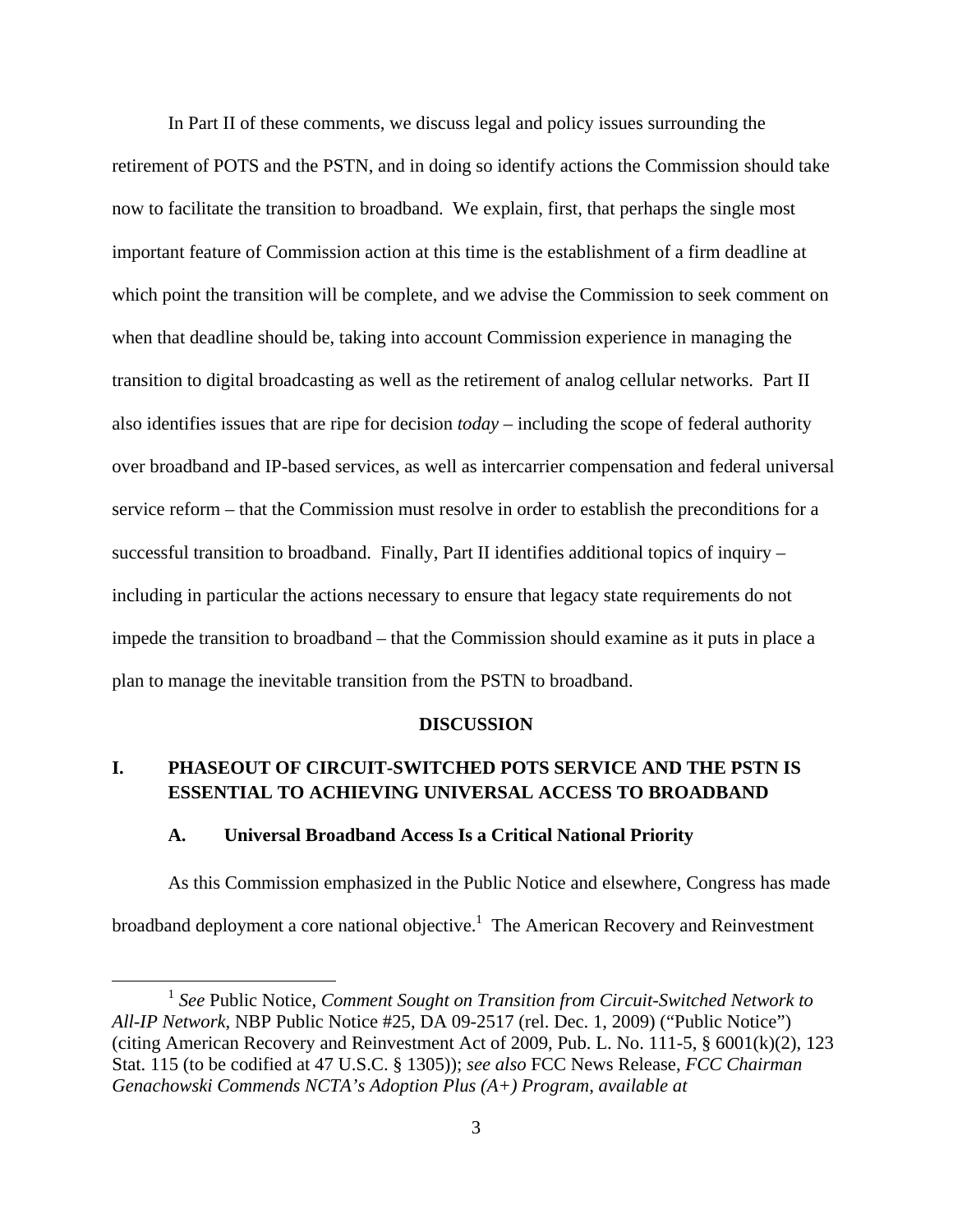Act of 2009 directs the Commission to create a national broadband plan that seeks to "ensure that all people of the United States have access to broadband capability,"<sup>2</sup> and indeed the promotion

of broadband deployment has been a longstanding congressional and Commission objective.

Section 706(a) of the Telecommunications Act of 1996, for example, directs the Commission to

"encourage the deployment . . . of advanced telecommunications capability to all Americans" by,

among other things, "methods that remove barriers to infrastructure investment."<sup>3</sup> The

Commission previously has recognized that this provision creates a "statutory responsibilit[y]" to

"accelerate broadband deployment."<sup>4</sup>

Congress's and this Commission's objective of robust broadband deployment is well-

founded. Widespread deployment of broadband and IP-based services holds enormous potential.

As the Commission has explained, "[n]ew, innovative broadband products and applications . . .

are fundamentally changing not only the way Americans communicate and work, but also how

<u> 1989 - Johann Stein, marwolaethau a gweledydd a ganlad y ganlad y ganlad y ganlad y ganlad y ganlad y ganlad</u>

http://hraunfoss.fcc.gov/edocs\_public/attachmatch/DOC-294940A1.pdf (Chairman Genachowski) ("Ensuring that all Americans have access to affordable broadband service is a national priority – one that the Commission is actively working on as part of our National Broadband Plan.").

<sup>2</sup> 123 Stat. at 516 (to be codified at 47 U.S.C. § 1305). Congress has also declared that it is "the policy of the United States . . . to promote the continued development of the Internet and other interactive computer services and other interactive media." 47 U.S.C. § 230(b). Robust broadband deployment directly advances the goal of promoting advanced communications services that depend on broadband Internet access to thrive.

 $3$  47 U.S.C. § 157 note.

<sup>4</sup> *See* Report and Order and Further Notice of Proposed Rulemaking, *Implementation of Section 621(a)(1) of the Cable Communications Policy Act of 1984 as amended by the Cable Television Consumer Protection and Competition Act of 1992*, 22 FCC Rcd 5101, ¶ 1 (2007), *aff'd, Alliance for Community Media v. FCC*, 529 F.3d 763 (6th Cir. 2008); *see also* Report and Order and Notice of Proposed Rulemaking, *Appropriate Framework for Broadband Access to the Internet over Wireline Facilities*, 20 FCC Rcd 14853, ¶¶ 3 n.8, 8 (2005) ("*Wireline Broadband Order*") (the 1996 Act provides the Commission with "express directives . . . to encourag[e] broadband deployment, generally, and promot[e] and preserv[e] a freely competitive Internet market, specifically"), *aff'd*, *Time Warner Telecom, Inc. v. FCC*, 507 F.3d 205 (3d Cir. 2007).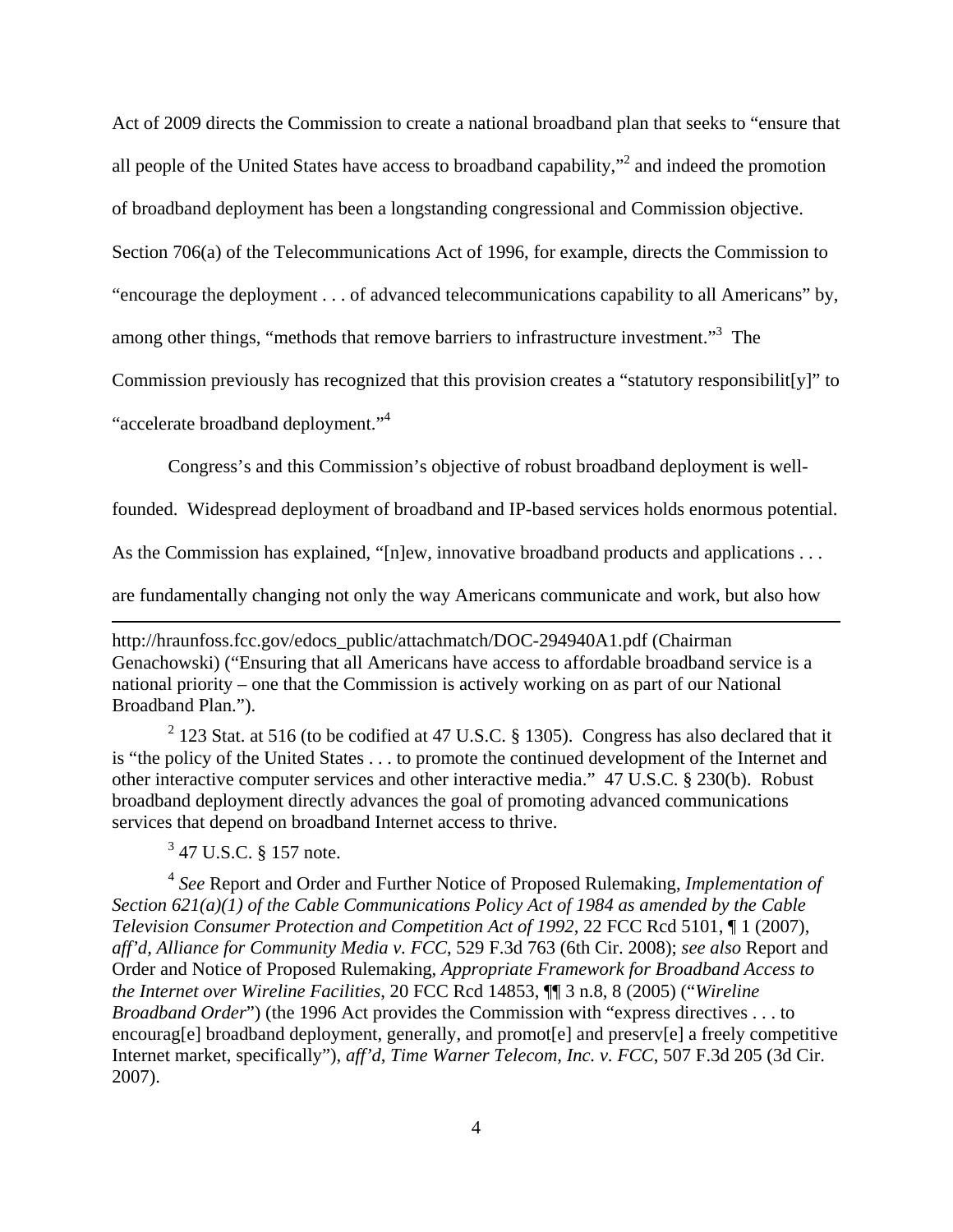they are educated and entertained, and care for themselves and each other."<sup>5</sup> Beyond that, broadband is an engine of investment and economic growth in its own right – even in the current downturn<sup>6</sup> – as well as a platform for innovation and growth in other sectors of the economy. "Especially in otherwise isolated areas, high-speed Internet access puts people in contact with resources that are physically out of reach, improving individual welfare by increasing access to educational, medical, commercial, and professional resources. Positive externalities resulting from broadband such as increased economic growth and improved government services also improve the community's overall welfare, benefiting both Internet users and nonusers."

 The full realization of the enormous benefits of broadband will require aggressive action in both the public and private spheres. The Commission's deregulatory policies with respect to broadband Internet access service have been remarkably successful in driving the deployment and adoption of broadband services. Between 1999 and 2007, the number of broadband

 <sup>5</sup> Notice of Inquiry, *In re A National Broadband Plan for Our Future*, 24 FCC Rcd 4342,  $\P$  4 (2009).

<sup>6</sup> AT&T alone expects to invest \$17-18 billion in its networks in 2009. *See* AT&T News Release, *AT&T to Invest More than \$17 Billion in 2009 to Drive Economic Growth* (Mar. 10, 2009), *available at* http://www.att.com/gen/press-room?pid=4800&cdvn= news&newsarticleid=26597.

<sup>7</sup> John M. Peha, The Brookings Institution, *Bringing Broadband to Unserved Communities*, at 5 (July 2008), *available at* http://www.brookings.edu/~/media/Files/rc/ papers/2008/07\_broadband\_peha/07\_broadband\_peha.pdf; *see also* Comments of AT&T Inc., *In re A National Broadband Plan for Our Future*, GN Docket No. 09-51, at iii (filed June 8, 2009) ("*AT&T NBP Comments*") (Broadband "can enable the transportation system to run more smoothly, deliver new efficiencies to the electric grid, expand access to the health-care system while improving its quality, provide new work options that enable us to cut travel and reduce emissions, connect students to expanded educational resources, bring increased effectiveness to government, and otherwise improve the lives of citizens in countless ways that we have only begun to understand.").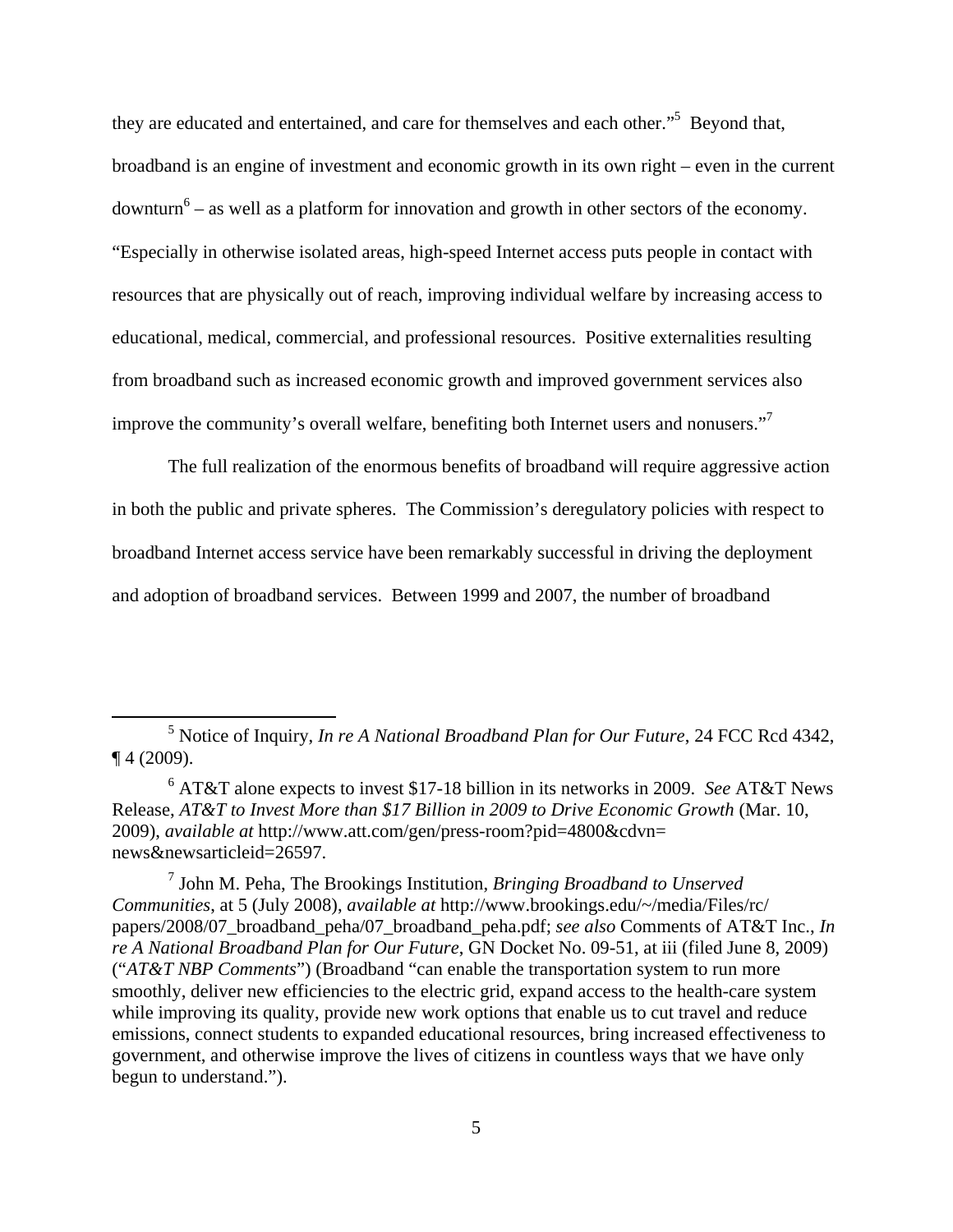connections in the United States increased from fewer than 3 million to more than 121 million.<sup>8</sup> Today, broadband services are available to approximately 90% of American households, and 66% of households currently subscribe to a broadband service.<sup>9</sup> Even as usage has expanded, moreover, broadband speeds have increased and prices have fallen.<sup>10</sup>

At the same time – and despite much effort – the national goal of universal broadband service remains elusive. Eight to ten percent of households still do not have access to broadband, and many more than that have access but choose not to subscribe. As the *CITI Report* makes clear, those figures are the result of realities – such as the high cost of bringing broadband to certain parts of the country, and the correlation between low income and low broadband subscribership – that will not change on their own.<sup>11</sup> Rather, sustained government action is necessary to expand broadband availability in high-cost areas of the country, and to narrow and eventually eliminate the gap between broadband availability and subscription.<sup>12</sup>

 <sup>8</sup> *See* FCC, Wireline Competition Bureau, Industry Analysis and Technology Division, *High-Speed Services for Internet Access: Status as of December 31, 2007*, at Table 1 (Jan. 2009) ("*High-Speed Services for Internet Access, Dec. 31, 2007*"), *available at*  http://hraunfoss.fcc.gov/edocs\_public/ attachmatch/DOC-287962A1.pdf (showing 121,165,311 high-speed lines as of December 2007).

<sup>9</sup> *See* Robert C. Atkinson & Ivy E. Schultz, Columbia Inst. For Tele-Info., *Broadband in America: Where It Is and Where It Is Going*, at 25-26 (Nov. 11, 2009) ("*CITI Report*"), *available at* http://www.broadband.gov/docs/Broadband\_in\_America.pdf; *see also AT&T NBP Comments*, at 4-5.

<sup>10</sup> *See* Federal Trade Commission Staff Report, *Broadband Connectivity Competition Policy*, at 10-11 (2007), *available at*, http://www.ftc.gov/reports/broadband/v070000report.pdf; *AT&T NBP Comments*, at 80.

<sup>11</sup> *See CITI Report*, at 7, 70.

<sup>12</sup> *See* Comments of AT&T Inc. on the Report of the Columbia Institute for Tele-Information, *International Comparison and Consumer Survey Requirements in the Broadband Data Improvement Act*, GN Docket Nos. 09-47, 09-51, and 09-137, at 9-12 (filed Dec. 4, 2009) ("*AT&T Comments on CITI Report*").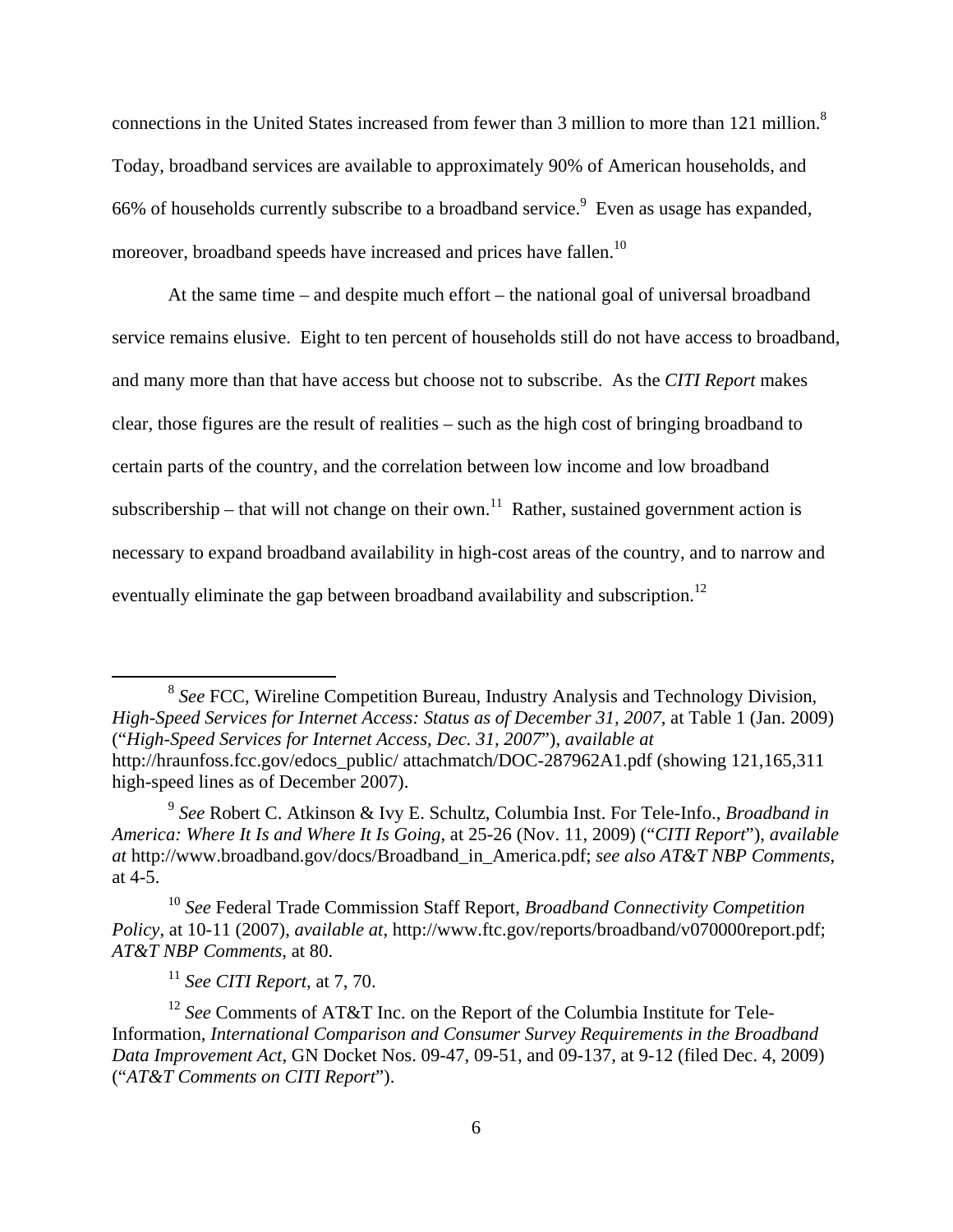These actions, however, will be expensive. Congress's goal of universal broadband access cannot be achieved without massive new investments in infrastructure. The customers who are easiest to serve already have access to broadband; the remaining unserved customers overwhelmingly live in sparsely populated, high-cost areas that cannot economically be served absent government support. Indeed, Commission staff has estimated that it will take an investment of approximately \$350 billion to make available 100 mbps broadband service to all American consumers.<sup>13</sup> Demand-side measures – such as digital literacy programs, free or subsidized computers, and broadband service subsidies – will likewise require the outlay of public funds. Especially in an era of budget deficits and fiscal belt-tightening, universal broadband service is simply too costly to be achieved through government funding alone. Investment from service providers is critical, both for upgrading current networks and providing universal service. As Commission staff observed just last week, a "[g]uiding principle[]" for the Commission as it formulates the National Broadband Plan is that "[p]rivate sector investment is essential."<sup>14</sup> It is the responsibility of this Commission – as well as state regulators – to pursue

 <sup>13</sup> *See* FCC National Broadband Plan, *September Commission Meeting: 141 days until Plan is due*, at 45 (Sept. 29, 2009), *at* http://www.fcc.gov/Daily\_Releases/ Daily\_Business/2009/db0929/ DOC-293742A1.pdf; *see also* FCC Transcript, *National Broadband Plan Workshop: Technology/Fixed Broadband*, at 20:1-4 (Aug. 13, 2009), *at* http://www.broadband.gov/docs/ws 05 tech fixed transcript.pdf (Adam Drobot, CTO, Telcordia) ("[W]hoever pays the bill to wire up the nation at high broadband speeds, in our estimation, is something that would be well north of \$300 billion."); FCC Transcript, *National Broadband Plan Workshop: Deployment – Wired*, at 57:22-58:5 (Aug. 12, 2009), *at* http://www.broadband.gov/docs/ws\_02\_deploy\_wired\_ transcript.pdf (Craig Moffett, VP and Sr. Analyst, U.S. Telecommunications, Cable and Satellite, Sanford Bernstein) ("[I]f I were to just scale up to what Verizon's doing, I'm talking about \$300 billion-plus for the country. Scaled for sort of geographically adjusted, I'm at probably a half a trillion dollar project or somewhere in that range, maybe more to do something like that.").

<sup>&</sup>lt;sup>14</sup> FCC Staff Presentation, *National Broadband Plan Policy Framework*, at 5 (Dec. 16, 2009) ("*NBP Policy Framework*"), *available at* http://hraunfoss.fcc.gov/edocs\_public/ attachmatch/DOC-295259A1.pdf.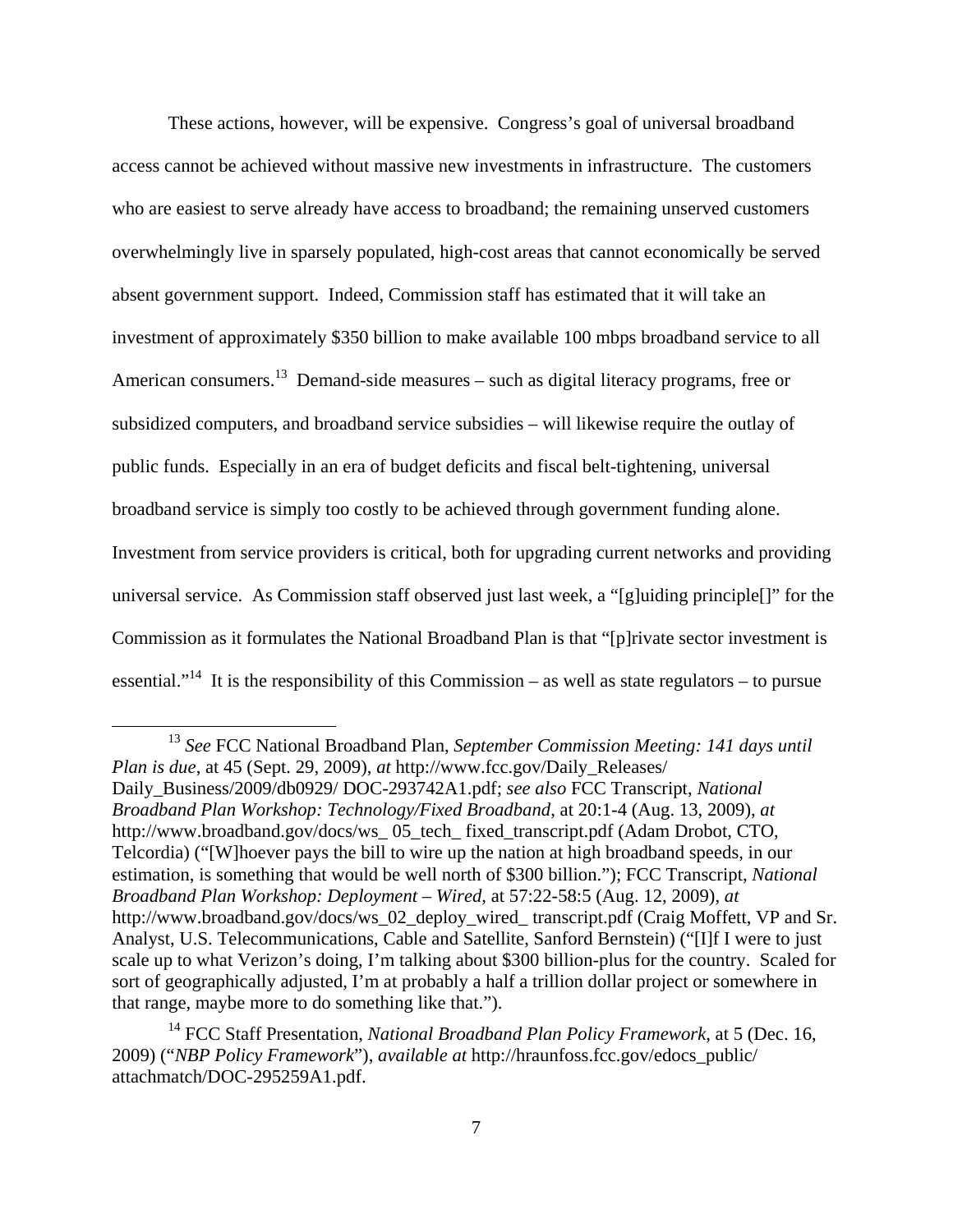regulatory policies that will remove disincentives to private investment and encourage operators to extend service to remaining customers who still lack access to broadband.

### **B. POTS Service and the Legacy PSTN Are Diverting Critically Needed Funds that Could Be Used for Broadband Deployment**

 Foremost on the Commission's agenda for enabling private investment to facilitate widespread deployment of broadband infrastructure should be the elimination of regulatory requirements that divert resources from broadband to the PSTN.

**1.** If broadband and IP-based services represent the future of telecommunications, the PSTN and POTS are now relics of an earlier era. The business model that sustained circuitswitched voice service over the last century is dying. For decades, POTS was the primary if not the exclusive option for voice communications, and nearly all households subscribed. But in recent years technological change and market forces have made POTS and the PSTN increasingly obsolete. Those same forces make a full transition to broadband inevitable.

 Consumers today have more options for voice services than ever before. Over 99% of Americans live in areas with cellular phone service, and approximately 86% of Americans subscribe to a wireless service.<sup>15</sup> Many of these individuals see no reason to purchase landline service as well. Indeed, the most recent data show that more than 22% of households have "cut the cord" entirely.16 And, as industry analysts have found, this trend away from landline service

<sup>&</sup>lt;sup>15</sup> Thirteenth Report, *Implementation of Section 6002(b) of the Omnibus Budget Reconciliation Act of 1993*; *Annual Report and Analysis of Competitive Market Conditions with Respect to Commercial Mobile Services*, 24 FCC Rcd 6185, ¶ 2 (2009).

<sup>&</sup>lt;sup>16</sup> Stephen J. Blumberg & Julian V. Luke, Division of Health Interview Statistics, National Center for Health Statistics, CDC, *Wireless Substitution: Early Release of Estimates from the National Health Interview Survey, January - June 2009*, at 1-2 (Dec. 16, 2009) ("Blumberg & Luke"), *available at* http://www.cdc.gov/nchs/data/nhis/earlyrelease/ wireless200912.pdf (statistics as of June 2009).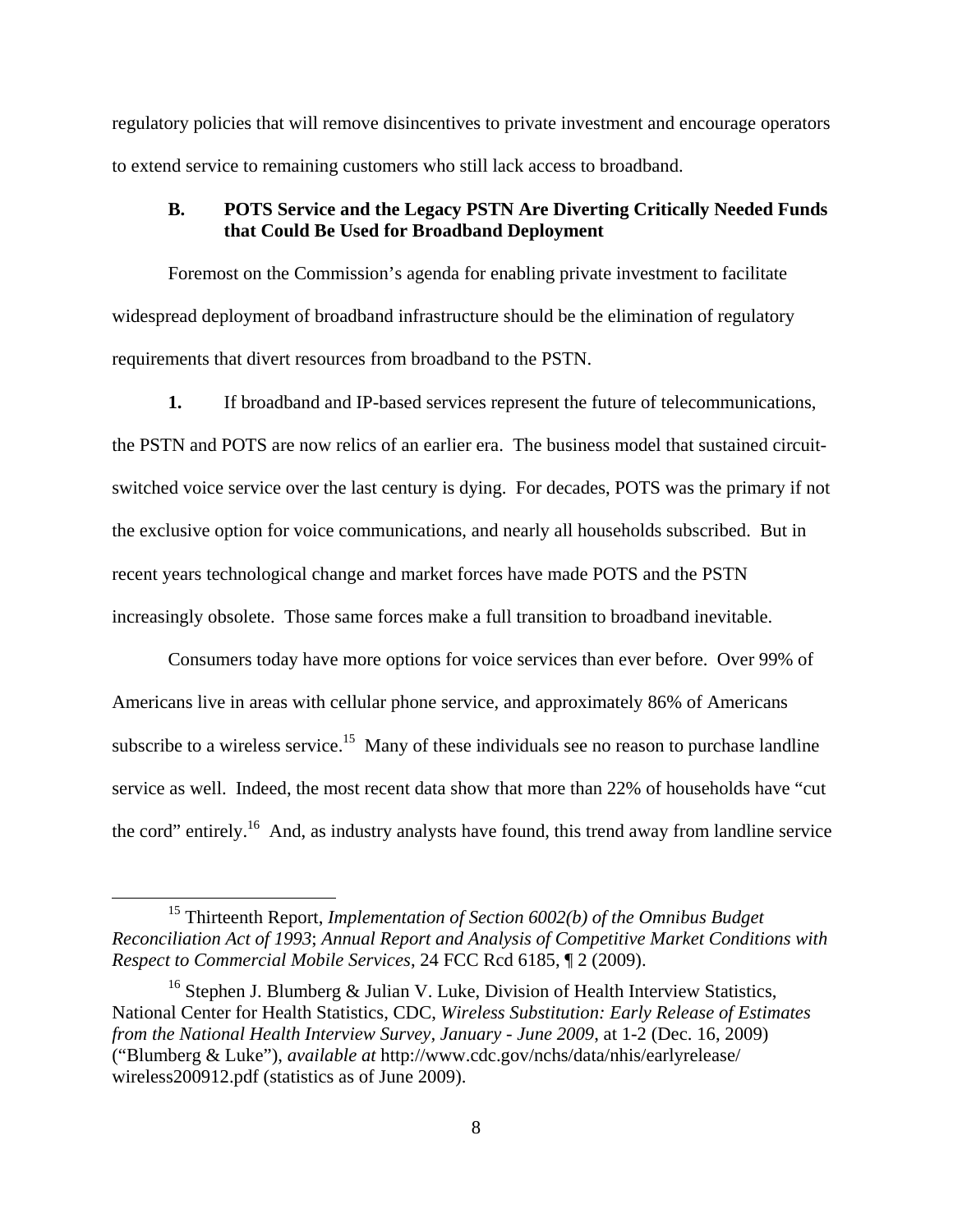"is accelerating, as secular and cyclical impacts force consumers to rethink the relevance of wireline."<sup>17</sup>

Demand for VoIP service – from both cable companies and over-the-top providers such as such as Vonage, Skype, and many others – is also booming. At least 18 million households currently use a VoIP service, $18$  and it is estimated that by 2010, cable companies alone will be providing VoIP to more than 24 million customers; by 2011, there may be up to 45 million total VoIP subscribers.19

 In view of the range of alternatives for voice service – many of which offer distinct advantages over traditional landline service – it is not surprising that the POTS business model is in a precipitous decline. The numbers speak for themselves. Today, less than 20% of Americans rely exclusively on POTS for voice service.<sup>20</sup> Approximately 25% of households have abandoned POTS altogether, and another 700,000 lines are being cut *every month*. 21 From 2000

 17 Jason Armstrong, et al., Goldman Sachs, *The Quarter in Pictures: 3Q2009 North America Communications Services Review*, at 20 (Nov. 2009); *see also* Blumberg & Luke, at 1 (in addition to the 22.7% of customers who have already abandoned wireline service, another 14.7% of households now make all or nearly all of their calls on wireless phones).

<sup>&</sup>lt;sup>18</sup> The National Cable Television Association estimates that 16 million customers obtain VoIP service from a cable company, and Vonage alone serves an additional 2.6 million customers. *See* Comments of AT&T, *In re High-Cost Universal Service Support*, WC Docket No. 05-337, CC Docket No. 96-45, at 26 (filed Nov. 26, 2008) ("*AT&T Universal Service Comments*").

<sup>19</sup> *See* Jessica Reif Cohen, et al., Bank of America/Merrill Lynch, *Battle for the Bundle: The Internet Goes Negative*, at 13, Table 12 (Aug. 19, 2009) (estimating 24.2 million subscribers at YE10); *see also AT&T Universal Service Comments*, at 28 (citing estimates of 45 million VoIP customers by 2011).

<sup>20</sup> *See Ex Parte* Letter from Mary L. Henze, AT&T, to Marlene Dortch, FCC, GN Docket No. 09-51, at 6 (filed Nov. 24, 2009) ("AT&T *ex parte* filing") (citing National Center for Health Statistics data).

<sup>21</sup> *See* Craig Moffett, Bernstein Research, *Weekend Media Blast: The Wireline Problem*, at 2 (May 15, 2009) ("Moffett, *Weekend Media Blast*").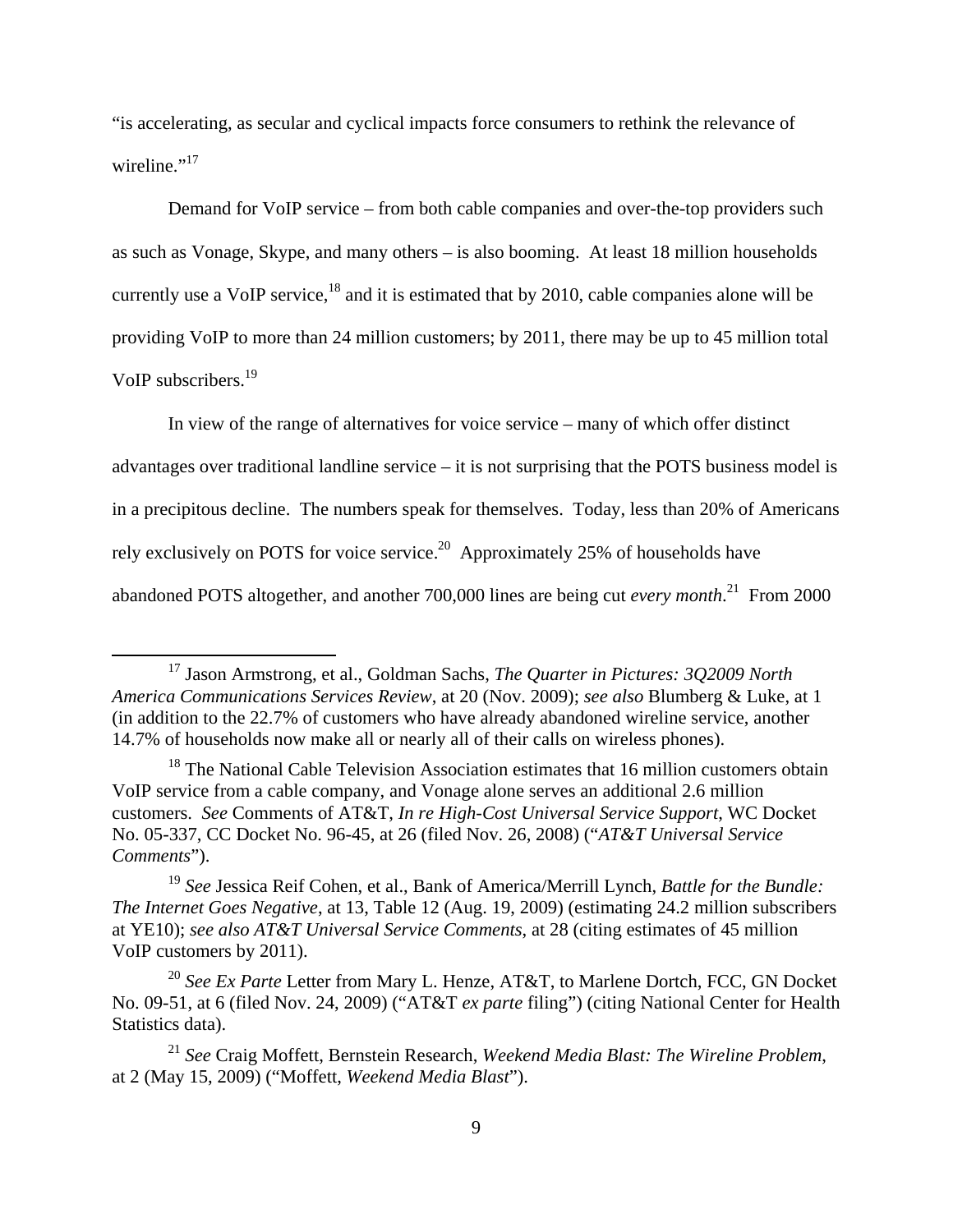to 2008, the number of residential switched access lines has fallen by almost half, from 139 million to 75 million.<sup>22</sup> Non-primary residential lines have fallen by 62% over the same period; with the rise of broadband, few customers still need a second phone line for dial-up Internet service. Total interstate and intrastate switched access minutes have fallen by a staggering 42% from 2000 through  $2008<sup>23</sup>$  Indeed, perhaps the clearest sign of the transformation away from POTS and towards a broadband future is that there are probably now more broadband connections than telephone lines in the United States. $24$ 

And the customers who keep POTS are using it less. Wireless phones, email, instant messaging, blogs, and social networking sites have greatly reduced the need for legacy voice services, even for customers who retain POTS service. Between 2000 and 2008, aggregate switched access minutes *per line* declined by 13.2%.<sup>25</sup>

These trends are exacting a substantial toll on ILEC revenue from POTS service, which fell from \$178.6 billion in 2000 to \$130.8 billion in 2007, a 27% decrease.<sup>26</sup> This revenue trend, moreover, is irreversible for the reasons identified above. One industry analyst has noted that

<sup>25</sup> *See* AT&T *ex parte* filing, at 3 (citing Tables 10.1 and 10.2 of *Trends in Telephone Service* report, supplemented with AT&T model estimates).

<sup>26</sup> *See id.* at 2 (citing Table 2 of the Telecommunications Industry Revenue Report, released Sept. 2009).

 <sup>22</sup> *See* AT&T *ex parte* filing, at 4 (citing Table 8.2 of the *Trends in Telephone Service* report, supplemented with AT&T model data).

<sup>23</sup> *See id.* at 3 (citing Tables 10.1 and 10.2 of *Trends in Telephone Service* report, supplemented with AT&T model estimates).

<sup>24</sup> *See AT&T NBP Comments*, at iv & n.5 (citing *High-Speed Services for Internet Access, Dec. 31, 2007*, at Table 1 (showing 121,165,311 high-speed lines as of December 2007, with an annual rate of increase over 30 percent); FCC, Wireline Competition Bureau, Industry Analysis and Technology Division, *Local Telephone Competition: Status as of December 31, 2007*, at Table 1 (Sept. 2008), *available at* http://hraunfoss.fcc.gov/edocs\_public/attachmatch/DOC-285509A1.pdf (showing 158,436,758 end-user switched access lines as of December 2007, with an annual rate of decrease over 5 percent)).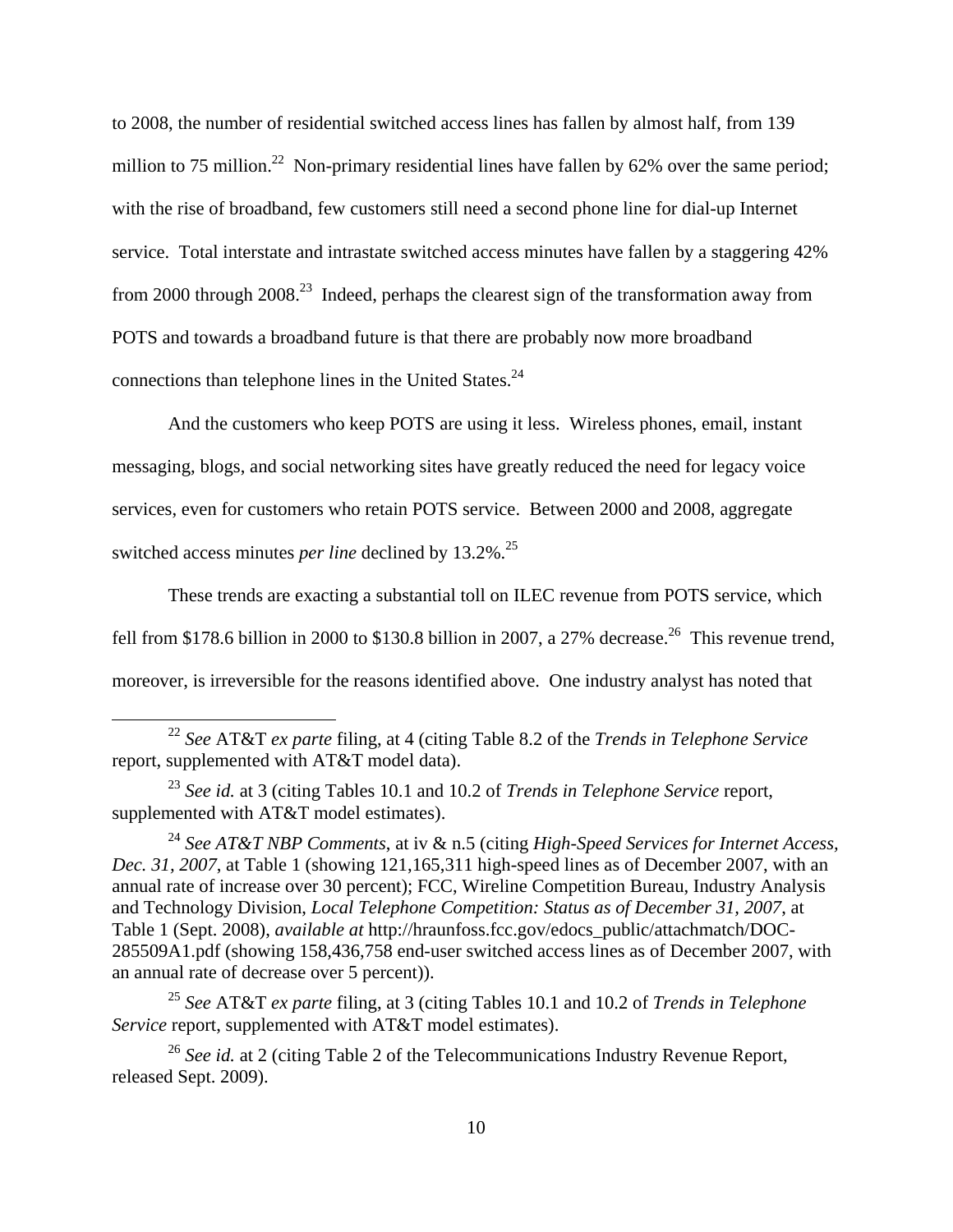"wireline voice revenues are likely to decline into perpetuity with the only question being at what pace."<sup>27</sup> Another was more blunt: focusing on consumers' increasing reliance on wireless and cable VoIP, he predicted that within five years only 36% of households will subscribe to POTS, and described the resulting revenue loss as "a death sentence."28

 The decline in POTS *revenues* is of course only half the picture, but the other half is equally grim. While POTS revenues are plummeting, costs are not. Every time a household or business cuts its landline, the fixed costs of providing POTS must be spread over a smaller customer base, thus raising the average cost of serving the remaining customers. "[P]erhaps more than any other business in the world, the wireline TelCo is a fixed cost business."<sup>29</sup> According to one estimate, the average per-line cost of maintaining the legacy network has risen from \$43 per year in 2003 to \$52 per year today.<sup>30</sup>

**2.** These trends have profound implications for broadband deployment. The legacy PSTN network – which is rapidly hemorrhaging customers and revenue – is now diverting muchneeded funds from investments in broadband networks. By one estimate, in 2008, traditional ILECs spent in the aggregate approximately \$28 billion on capital expenditures, with over fifty percent of this sum (52.2%) going to the legacy network.<sup>31</sup> In other words, a huge proportion of the capital resources available to some of the largest telecommunications providers in the

<sup>29</sup> *Id*.

 27 Greg MacDonald, et al., National Bank Financial, *U.S. Telecom Services*, at 14 (Oct. 1, 2009) (emphasis omitted).

<sup>28</sup> Moffett, *Weekend Media Blast*, at 2.

<sup>30</sup> *See* Saul Hansell, *Will the Phone Industry Need a Bailout, Too?*, N.Y. Times (May 8, 2009), *available at* http://bits.blogs.nytimes.com/2009/05/08/will-the-phone-industry-need-abailout-too/*.*

<sup>31</sup> *See CITI Report*, at 29-30.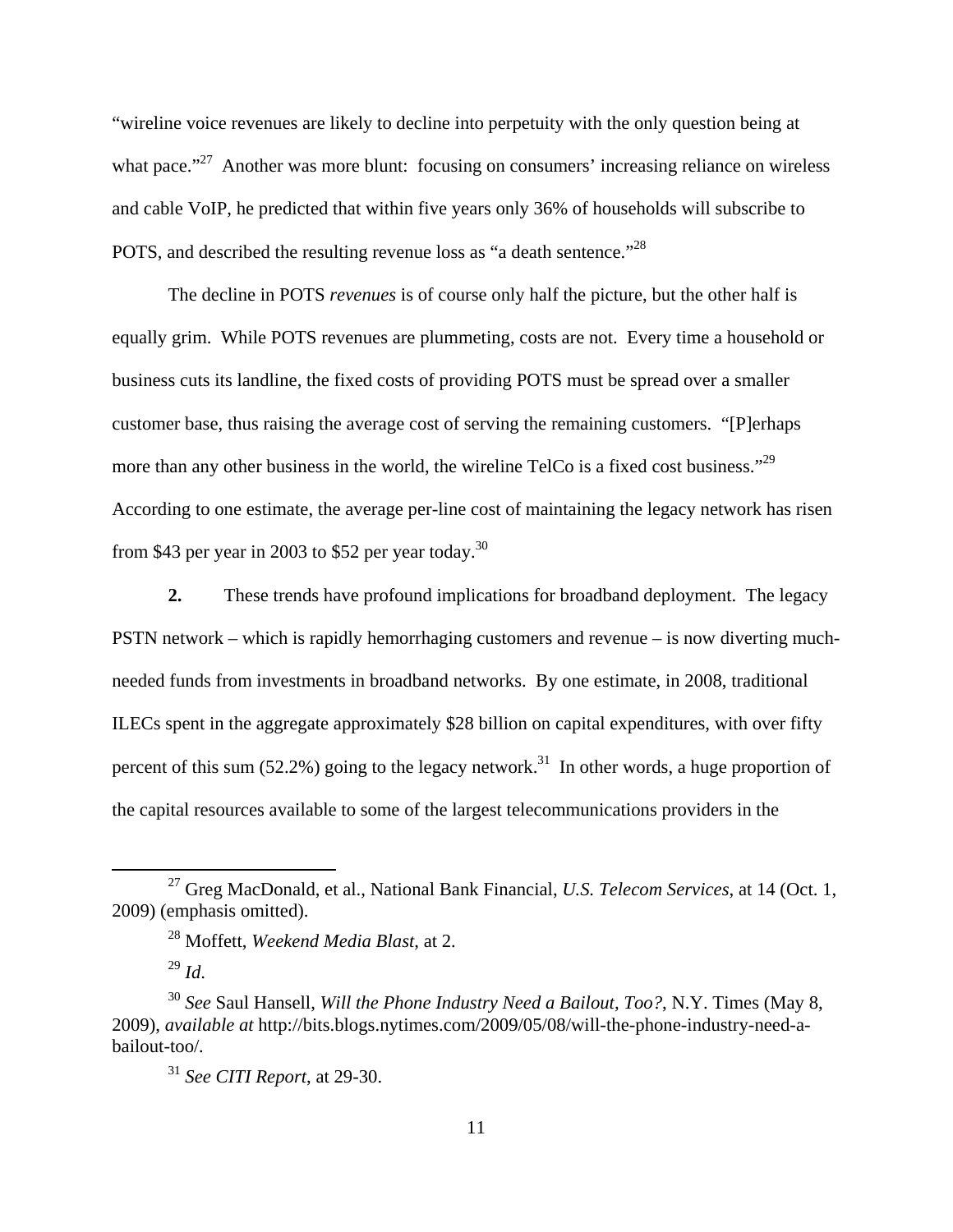country is being directed, not towards improving broadband speeds or bringing broadband to more customers, but rather towards maintaining an increasingly obsolete network that is no longer capable of providing the services and features that American consumers and policymakers demand.

 The collapsing POTS business model and the related diversion of funds from broadband efforts raise questions of public, not private, priorities. In most industries, a dramatic fall in demand for an outdated product would lead firms to stop producing the old product and focus their investment and resources on newer ones. No one prevented horse-drawn carriage manufacturers from switching to automobiles the moment it became clear that the antecedent technology was obsolete. But many network operators do not have this luxury. ILECs were historically parties to a regulatory compact that involved exclusive franchises in exchange for a commitment to offer service to all customers in a serving area at reasonable rates. That commitment was codified in an overlapping regime of federal and state regulations, including tariff requirements, obligation-to-serve rules, and carrier-of-last-resort obligations.<sup>32</sup> And, while the exclusive franchises that formed the *quid* of that regulatory *quid pro quo* have long since vanished, the core obligations on ILECs largely remain in place and preclude service providers from abandoning POTS in response to technological change and market demand. The combined effect of these legacy regulations is to require ILECs to dedicate substantial resources to an antiquated network and outdated service, thus hindering their ability to make the investments necessary to achieve ubiquitous broadband deployment.

 <sup>32</sup> *See* Notice of Proposed Rulemaking, *In re High-Cost Universal Service Support*, 23 FCC Rcd 1495, ¶ 23 (2008) ("Historically, only incumbent LECs received universal service support and had the obligation to serve customers subject to rates and terms specified by state regulatory authorities: so-called "carrier of last resort" obligations.").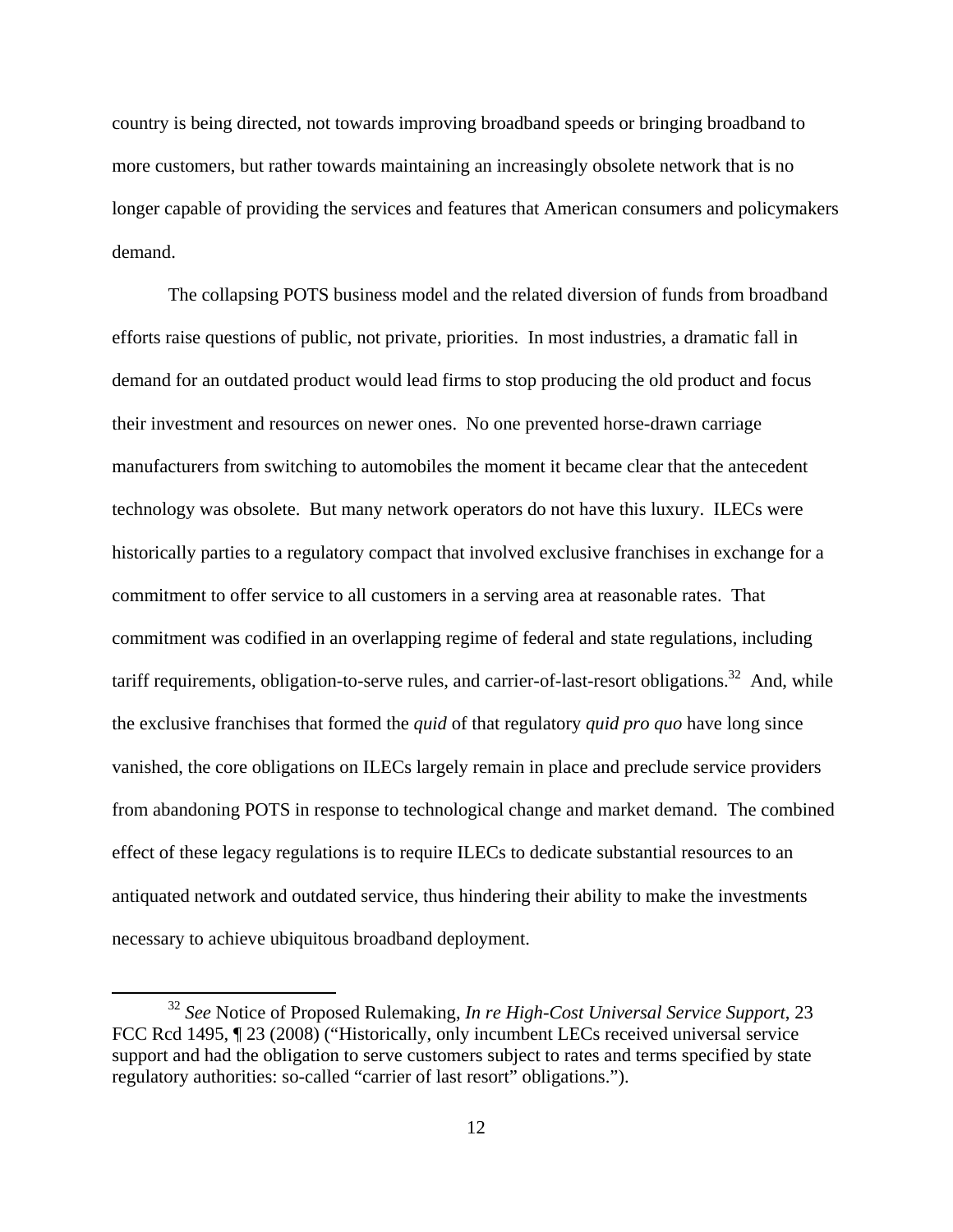The Commission has faced a similar dilemma before. In 2002, the Commission phased out longstanding rules that required wireless carriers to provide service in accordance with certain analog standards. In abandoning those rules, the Commission explained:

[T]he analog requirement places a financial burden on cellular licensees who would prefer to use their spectrum and other resources on digital technology rather than setting aside a portion to support their analog facilities. Cellular licensees that deploy digital technologies must also maintain a minimum scale analog network. These cellular licensees incur operation and maintenance costs for two mobile telephony networks in order to comply with Commission rules. Also, by maintaining two networks, operation and maintenance costs associated with the digital network may be higher because the carrier is not able to optimize the system as efficiently as it would if there was only one network. . . . The analog requirement prevents cellular licensees from choosing to efficiently utilize their spectrum by installing an all-digital network and potentially providing additional advanced services.33

The same considerations apply here. ILECs are presently forced to maintain two

networks, driving up costs and diverting resources from the advanced broadband network that is undoubtedly the future of communications. It makes no sense to require service providers to operate and maintain two distinct networks when technology and consumer preferences have made one of them increasingly obsolete. For precisely this reason, a coalition of independent LECs has already recognized the inevitability of a transition to broadband and the retirement of the PSTN, and it has formulated a strategy for accomplishing that transition with minimal disruption.<sup>34</sup> The Commission should promptly do the same.

 <sup>33</sup> *Year 2000 Biennial Regulatory Review – Amendment of Part 22 of the Commission's Rules to Modify or Eliminate Outdated Rules Affecting the Cellular Radiotelephone Service and other Commercial Mobile Radio Services*, 17 FCC Rcd 18401, ¶ 12 (2002) ("*CMRS Analog Sunset Order*").

<sup>34</sup> *See* Letter from Stuart Polikoff, OPASTCO, to Marlene H. Dortch, FCC, GN Docket No. 09-51, at 2 (filed Oct. 5, 2009) (proposing a seven-year transition of high-cost universal service support from POTS to broadband, after which "the public switched telephone network is fully converted to a broadband network").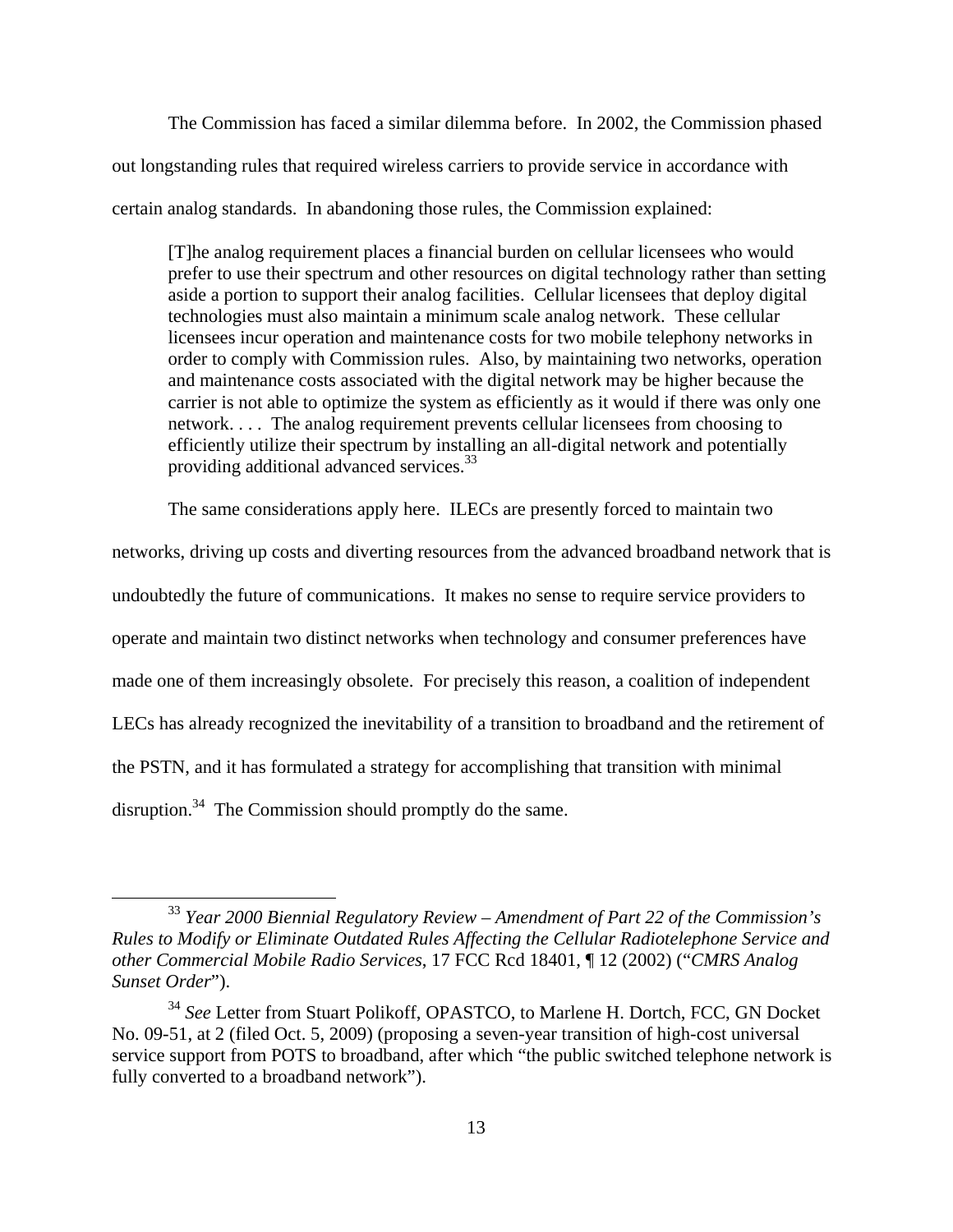### **II. THE COMMISSION SHOULD TAKE SEVERAL STEPS TO FACILITATE THE TRANSITION TO BROADBAND**

 As the above discussion makes clear, market forces and innovation are *already* making POTS and the PSTN obsolete; the only question is whether the transition will be accomplished efficiently and with minimal disruption, or whether instead POTS and the PSTN (and the obligation to maintain that network) will continue to drain resources from broadband investment for years to come. The Commission can play a crucial role in this transition by establishing a date-certain for the sunset of the PSTN and setting the ground rules for an orderly transition to an all-broadband communications infrastructure. In this Part, AT&T outlines key actions that the Commission should take now in order to effectuate a smooth transition to broadband.

#### **A. Setting a Firm Deadline for Sunset of the PSTN**

Perhaps the most important question relating to the logistics of phasing out the PSTN involves setting a deadline for the sunset of the PSTN and POTS. To that end, the Commission should issue a Notice of Inquiry that explains the importance of a firm deadline for the phaseout of POTS service and the PSTN, and it should ask what that deadline should be.

The Commission's past use of deadlines in effecting similar transitions should provide a wealth of data for comments. The transition from analog to digital broadcasting, for example, was "decades in the making and  $\dots$  s[aw] a number of [purported] deadlines come and go."<sup>35</sup> In October 2005, however, Congress finally set a firm deadline of February 2009 for the completion of the transition.36 Many commenters believed at the time that this deadline was too ambitious,

 35 John Eggerton, *Ready or Not, Here Comes DTV*, Broadcasting & Cable (Feb. 18, 2008), *at* http://www.broadcastingcable.com/article/112503-Ready\_or\_Not\_Here\_Comes\_DTV. php.

<sup>36</sup> *See* Digital Television Transition and Public Safety Act of 2005, Pub. L. No. 109-171, §§ 3001-3002, 120 Stat. 4, 21-22 (2006).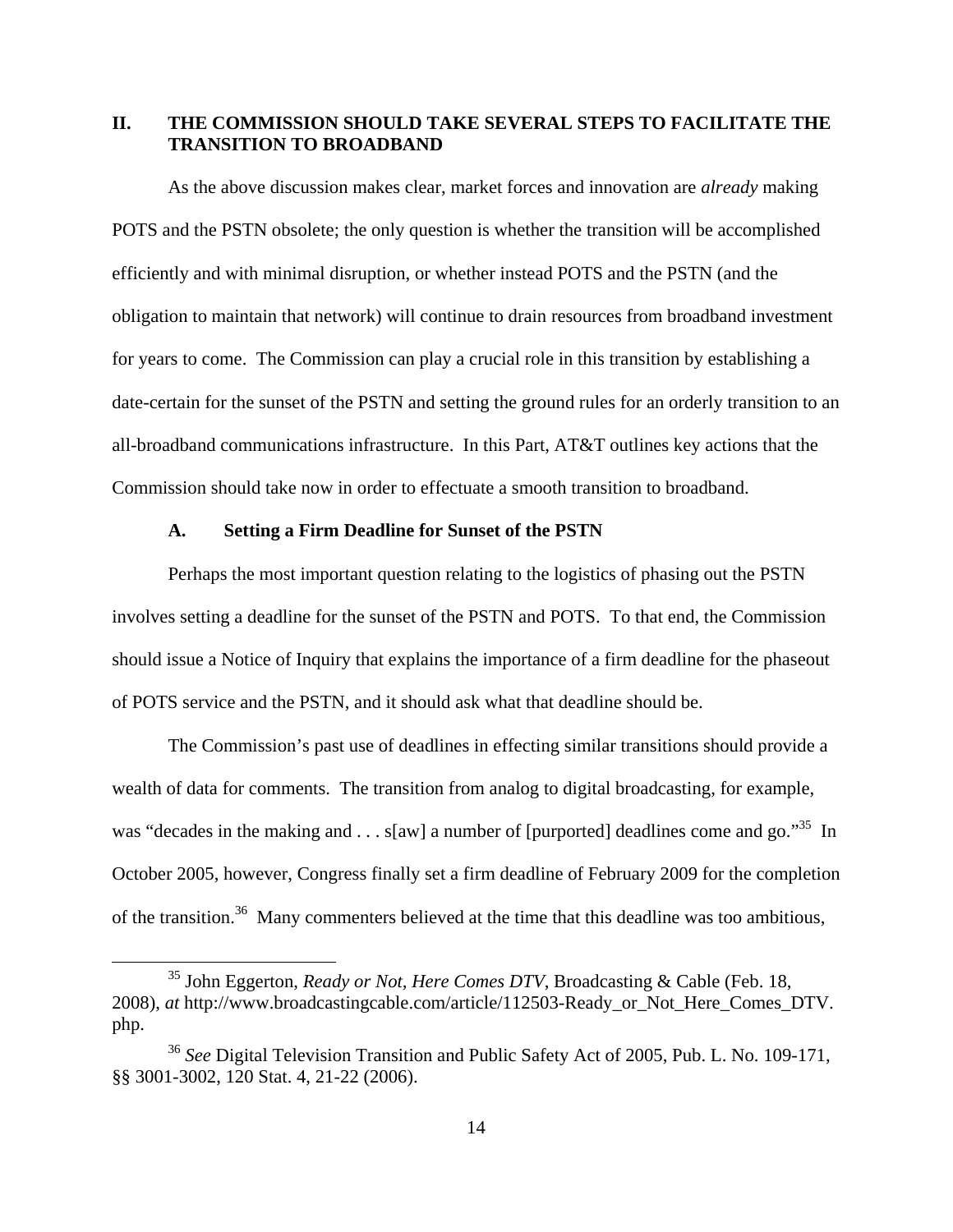and that the transition would be plagued with logistical problems.<sup>37</sup> But the use of a firm deadline galvanized all stakeholders, and the transition was widely regarded as a success. As then-Acting Chairman Copps explained the day after the transition: "Five years ago, no one knew when the DTV transition would end. And yet yesterday broadcasters, cable and satellite providers, consumer electronics manufacturers and retailers – and, most importantly, consumers – were by-and-large ready to turn off full-power analog signals for good."<sup>38</sup> Just four years after Congress established a firm date for the transition – and with only one minor extension of the  $deadline<sup>39</sup> - all Americans now have access to digital television, and the Commission has$ reclaimed billions of dollars worth of valuable spectrum.

The transition from analog to digital commercial mobile radio service ("CMRS") standards is also instructive. To facilitate competition and provide uniform standards for the nascent cellular phone market, in the early 1980s, the Commission required all wireless carriers to provide service in accordance with an analog standard known as "Advanced Mobile Phone Service." By 2002, the Commission concluded that those rules were no longer necessary to promote competition and, indeed, were actually deterring investment in advanced digital

 <sup>37</sup> *See, e.g*., Edmund L. Andrews, *Digital TV, Dollars and Dissent: The Political Battle Grows Over the Use of New Broadcast Technology*, N.Y. Times (Mar. 18, 1996).

<sup>38</sup> Remarks of Acting FCC Chairman Michael J. Copps in the Wake of the Digital Television Transition (June 13, 2009), *available at* http://hraunfoss.fcc.gov/edocs\_public/ attachmatch/DOC-291388A1.pdf; *see also* Statement of Commissioner Jonathan S. Adelstein on the Digital Television Transition (June 13, 2009), *available at* http://hraunfoss.fcc.gov/ edocs\_public/ attachmatch/DOC-291389A1.pdf ("Things went about as smoothly as we could have hoped."); *id.* ("[T]he Commission's outreach effort has been vast, comprehensive and effective, reaching from every public housing unit in urban areas and to every farm in rural parts of America.").

<sup>39</sup> *See* DTV Delay Act, Pub. L. No. 111-4, § 2, 123 Stat. 112 (2009) (extending transition date to June 12, 2009).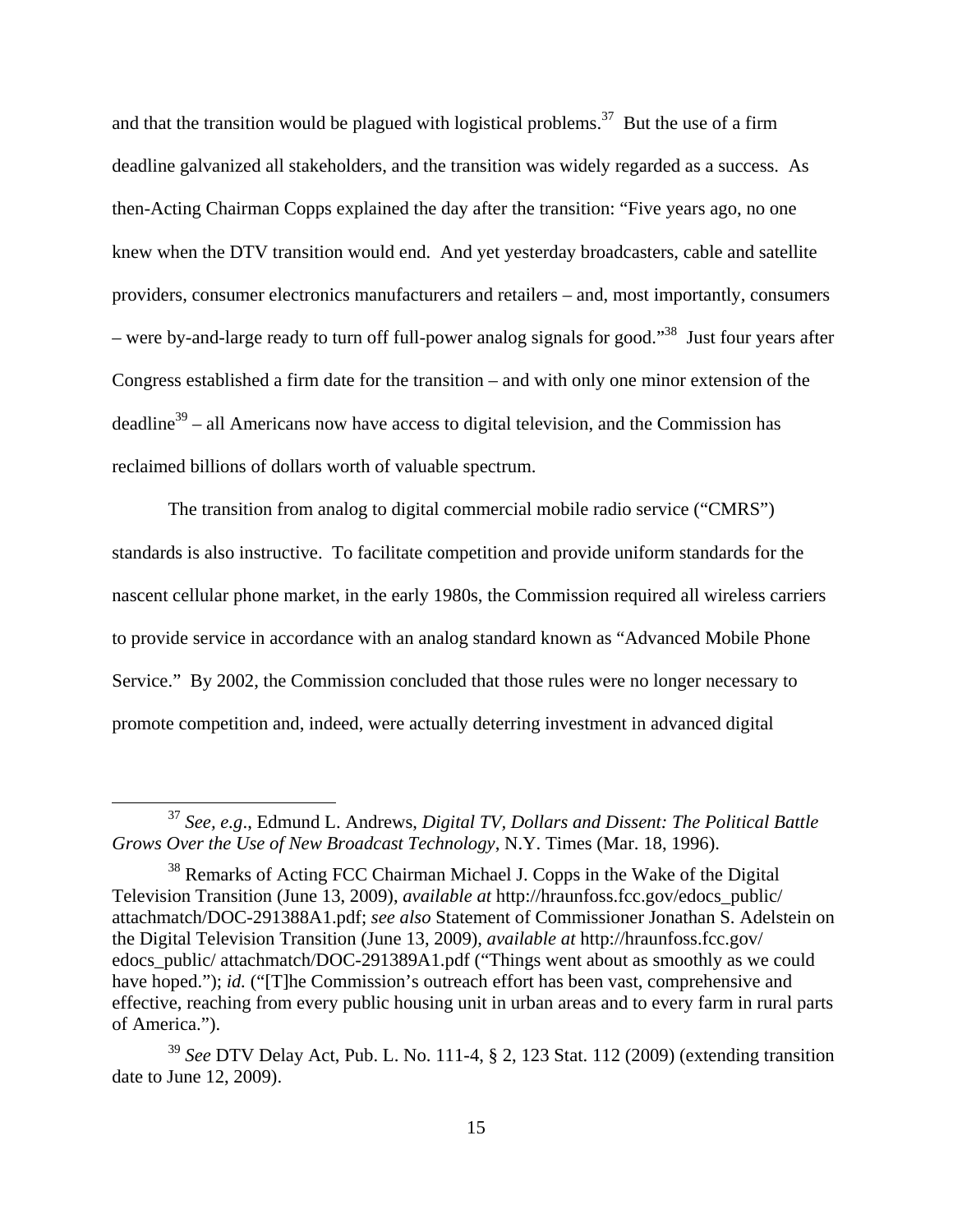networks.40 After deciding to abandon the analog standard, the Commission established a fiveyear phaseout period to eliminate the obsolete standard quickly while also ensuring that public safety officials, persons with disabilities, and small and rural carriers would have adequate time to adjust to the new technology.<sup>41</sup> The Commission should invite comments on the extent to which this transition, too, could provide a model for the broadband transition.

In addition to the need for inquiry regarding the existence of a firm deadline for the phaseout of the PSTN, the *length* of the transition period is also a critical consideration. As explained above, the POTS business is in terminal decline. For that reason, it is almost certainly the case that the longer the PSTN must be maintained, the more resources will be diverted away from much-needed investments in broadband. The Commission should therefore seek comment on how quickly the transition can be accomplished. Even if a proposed deadline appears a stretch at first glance, the success of the analog-to-digital transitions for CMRS and broadcast television would appear to support the conclusion that, with proper leadership from the Commission, service providers, consumers, government agencies, equipment manufacturers, the public safety community, and other stakeholders can work together to make the transition happen smoothly and in a timely manner.

#### **B. Creating the Preconditions for a Successful Transition Through the Resolution of Several Longstanding Issues**

There are additional concrete steps the Commission can and should take now to facilitate the transition to broadband. A central goal of telecommunications regulation at the state and federal level has long been – and remains today – the provision of universal service at affordable rates. Today, that goal is served by a complex morass of state and federal regulatory

 <sup>40</sup> *See CMRS Analog Sunset Order* ¶ 12.

<sup>41</sup> *See id.* ¶¶ 17, 22-30.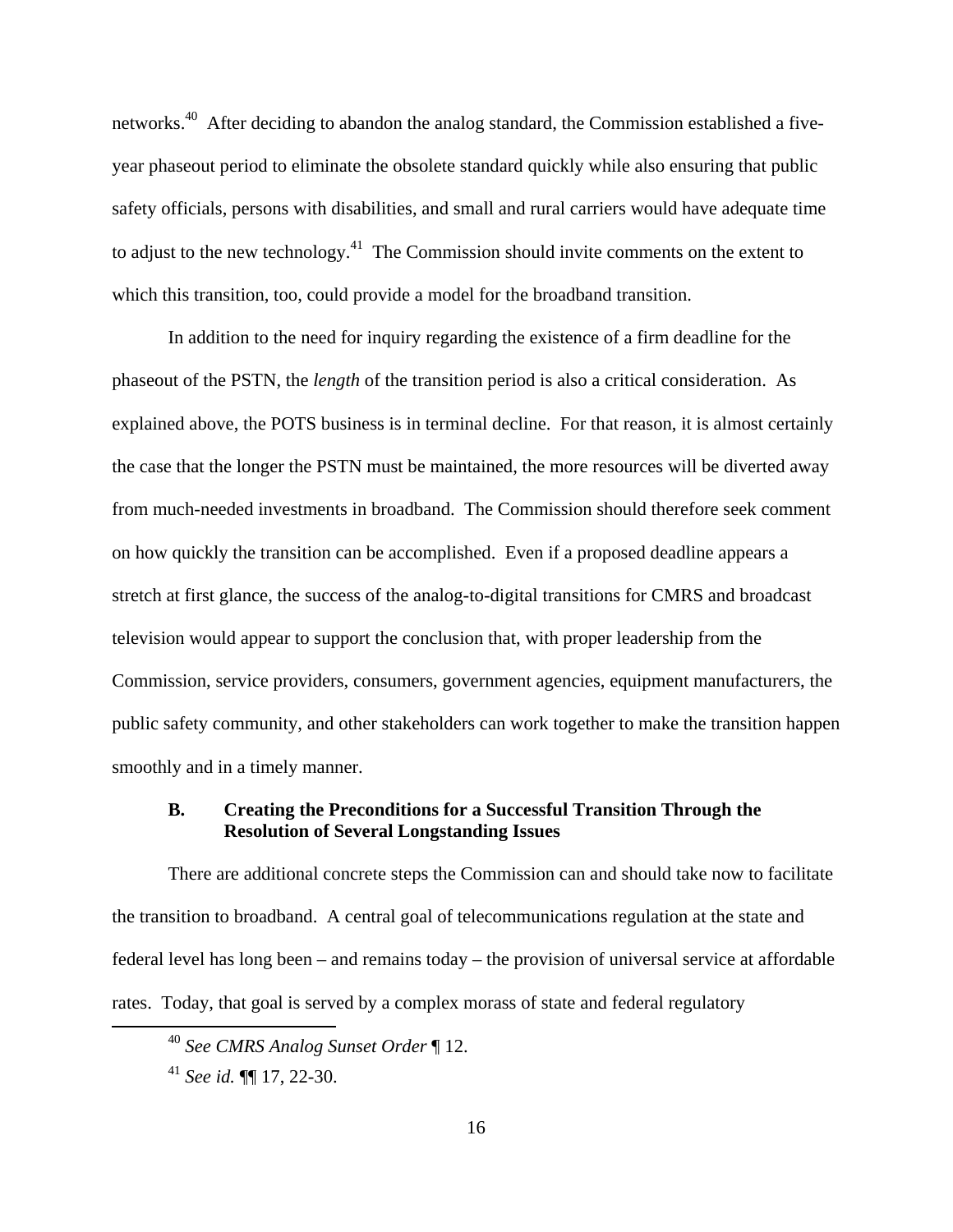requirements that creates enormous inefficiencies in the industry. The retirement of the PSTN and the transition to broadband and IP-based services represents an opportunity not only to bring the benefits of broadband to all Americans, but also to replace that regulatory morass with a more coherent regulatory framework that enables the Commission to achieve its policy goals. After the transition, implicit subsidies that now enable widespread availability of POTS – while at the same time creating substantial opportunities for arbitrage and consuming resources of providers and regulators alike – will be replaced with explicit support mechanisms that ensure the widespread availability of broadband. The current intercarrier compensation regime – with all the arbitrage and inefficiencies associated with that regime – will be replaced with the unregulated IP-based model that currently characterizes the exchange of Internet traffic. And overlapping (and at times competing) jurisdictional domains will be replaced with coherent federal regulation that is consistent with the any-distance nature of communications today.

Critically, the Commission *already* has before it proceedings that will enable it to take significant strides towards each of these goals. These proceedings are fully briefed and ripe for decision *today*, and they must be addressed promptly. Indeed, the resolution of these proceedings, while not sufficient to completing the transition to broadband, is an indispensable first step: unless these issues are resolved promptly, the industry will be ill-prepared to move seamlessly and efficiently to a broadband future.

*Commission Jurisdiction***.** The boundaries of state and federal jurisdiction over communications have historically been predicated on the ability to discern the end points of individual telephone calls and to determine whether those calls are intrastate or interstate. That distinction has long been tenuous, and the rapid migration to IP-based and wireless services has pushed it beyond the breaking point. The integrated packages of capabilities and features that

17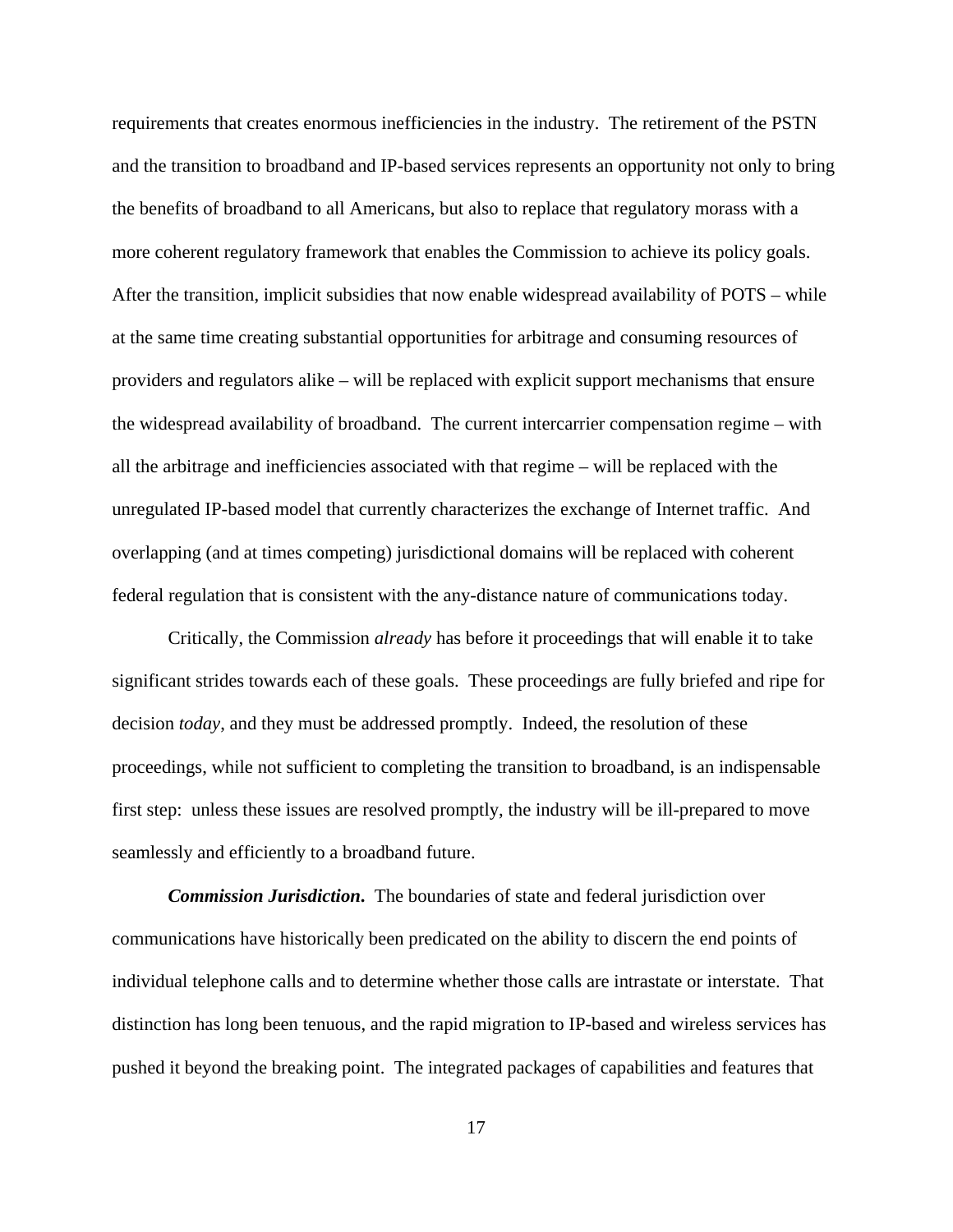increasingly comprise the communications marketplace undermine the historical understanding that a "call" has only two end points. Customers today can access information and reach individuals in numerous places simultaneously, using numerous applications that are typically offered as part of a single integrated service package. And mobility – long a defining characteristic of wireless service – is increasingly becoming a feature of other business and consumer applications as well, rendering it increasingly impossible to determine where communications begin and end.<sup>42</sup>

The Commission's assertion of its own jurisdiction has not kept pace with these rapid technological developments. In the *Vonage Order*, 43 the Commission articulated the importance of a procompetitive, deregulatory environment for the provision of VoIP and concluded that legacy state common-carrier regulation is incompatible with the federal interest in permitting competitive forces to drive the development and deployment of the service (as well as the broadband facilities over which it rides). But, although the Commission made clear in that order that the federal jurisdictional principles it applied in that order would apply not only to nomadic service but also to facilities-based VoIP, $44$  it has not yet followed through on that statement and

 $42$  Moreover, the prospect of using telephone numbers to distinguish the end points of a call by assuming they are physically tethered to a particular geographical location is less valid with every passing day, especially since mobile wireless numbers now exceed wireline numbers. *See* FCC, Wireline Competition Bureau, Industry Analysis and Technology Division, *Local Telephone Competition: Status as of December 31, 2007*, at Tables 1, 14 (Sept. 2008), *available at* http://hraunfoss.fcc.gov/edocs\_public/attachmatch/DOC-285509A1.pdf (showing 158,436,758 end-user switched access lines and 249,235,715 wireless subscribers as of December 2007).

<sup>43</sup> Memorandum Opinion and Order, *Vonage Holdings Corporation Petition for Declaratory Ruling Concerning an Order of the Minnesota Public Utilities Commission*, 19 FCC Rcd 22404 (2004) ("*Vonage Order*"), *petitions for review denied*, *Minnesota Pub. Utils. Comm'n v. FCC*, 483 F.3d 570 (8th Cir. 2007).

<sup>&</sup>lt;sup>44</sup> See id. ¶ 25 n.93 (stressing that the "integrated capabilities and features" of VoIP "are inherent features of most, if not all, IP-based services having basic characteristics found in DigitalVoice, including those offered or planned by facilities-based providers"); *id*. ¶ 32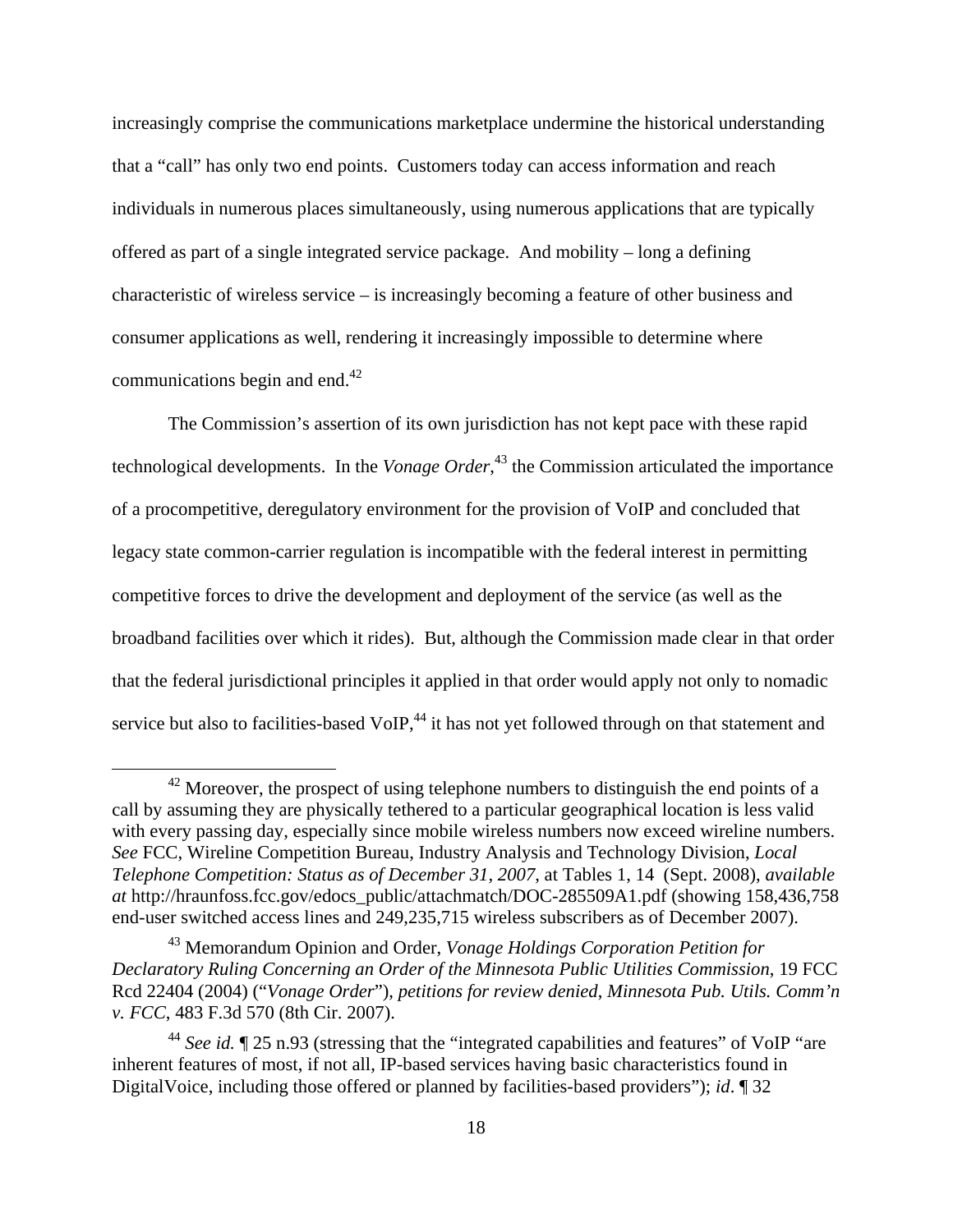expressly foreclosed the states from asserting jurisdiction over such offerings. As a result, states continue to express uncertainty regarding the scope of their jurisdiction over new and evolving IP-based services, thus undermining the regulatory certainty and stability that is necessary to foster deployment of VoIP and the broadband facilities over which it rides.45

The Commission should act promptly to resolve that uncertainty and to expressly establish its jurisdiction over broadband and IP-based services, including facilities-based VoIP. As AT&T and others have explained in detail,<sup>46</sup> the historical jurisdictional division between state and federal jurisdiction is fundamentally incompatible with IP-based technology and the multiple, simultaneous communications that IP-based technology enables. Recognition of that principle, now, is critical to establishing a proper understanding of the respective roles of this Commission and the states as the industry transitions to broadband and retires the PSTN.

*Intercarrier Compensation and Universal Service***.** The transition away from POTS and the PSTN also implicates important policy questions with respect to universal service. Despite Congress's express admonition that implicit subsidies should be eliminated and replaced with explicit universal service funding mechanisms, implicit subsidies remain endemic in today's communications marketplace, particularly in the intercarrier compensation regime, distorting competition and creating numerous opportunities for arbitrage. At the same time, the federal

<u> 1989 - Johann Stein, marwolaethau a gweledydd a ganlad y ganlad y ganlad y ganlad y ganlad y ganlad y ganlad</u>

<sup>(</sup>explaining that *all* services, including facilities-based services, sharing Vonage's "basic characteristics" – including "a requirement for a broadband connection from the user's location; a need for IP-compatible [customer premises equipment]; and a service offering that includes a suite of integrated capabilities and features, able to be invoked sequentially or simultaneously, that allows customers to manage personal communications dynamically" – would be equally exempt from state regulation).

<sup>45</sup> *See* Letter from Robert W. Quinn, AT&T, to Chairman Kevin Martin, FCC, WC Docket Nos. 04-36 and 06-122, CC Docket No. 96-45, at 2 (July 17, 2008) (providing illustrative examples of state proceedings).

<sup>46</sup> *See*, *e.g.*, *id.* at 3-10.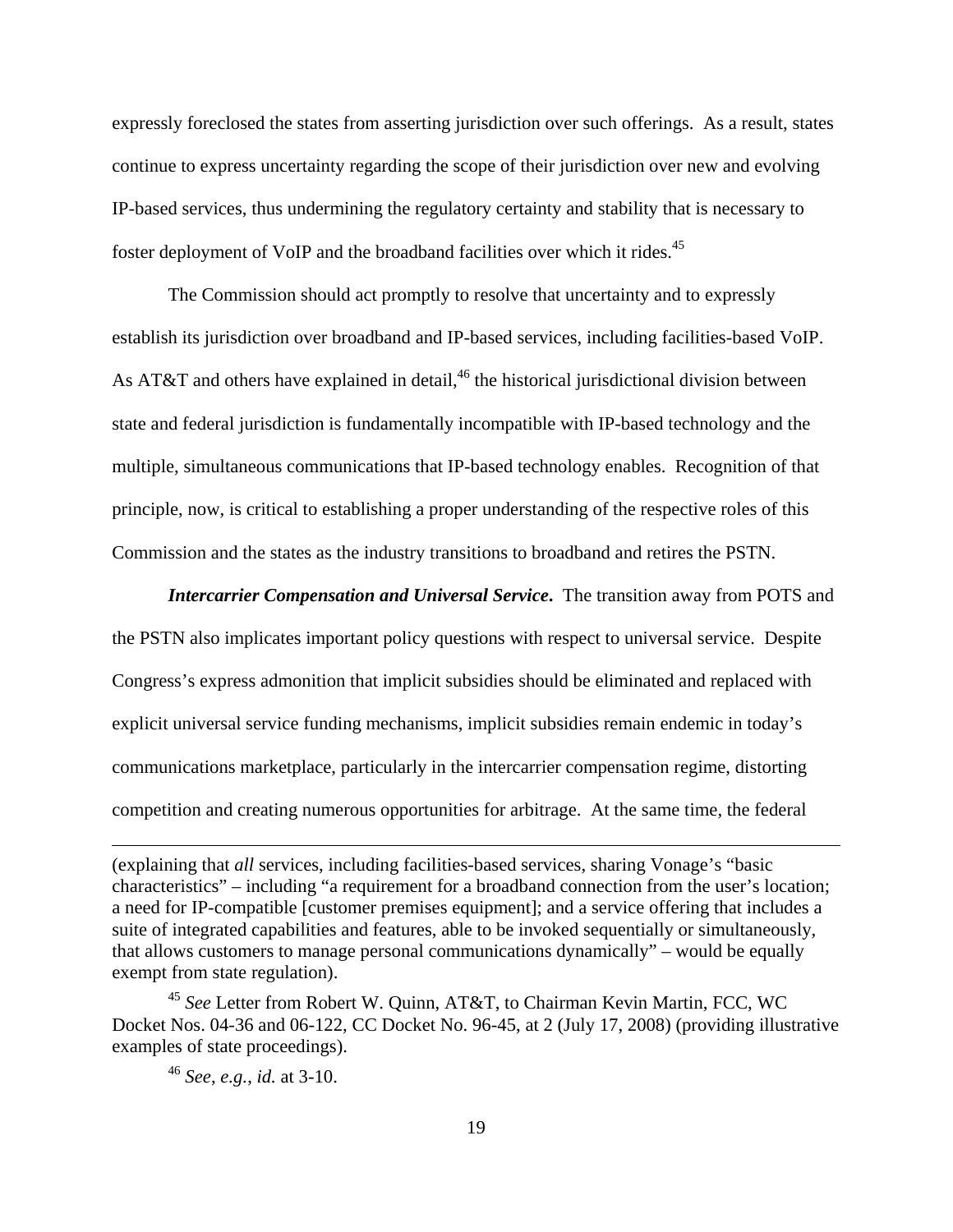contribution mechanism for the federal Universal Service Fund is badly broken. Due to the downward spiral of the POTS business model, assessments for universal service – which are based on interstate telecommunications revenues – are being drawn from a constantly shrinking revenue base. The contribution factor will shortly exceed 14%, and this number will only increase as POTS revenues continue to fall.<sup>47</sup> Meanwhile, the high-cost Universal Service Fund is being used to support legacy voice services even as universal broadband access remains an elusive goal.

Universal service remains a critically important mechanism for ensuring that all consumers have access to the nation's telecommunications network. The difficulty, however, is that the network they have access to is increasingly obsolete. The challenge, then, is to transition universal service alongside the transition to a broadband telecommunications infrastructure – *i.e.*, to make universal service policies "flexible enough to adjust to changes in technology and demand for broadband services."48 Customers who rely on universal service today should not be left behind as the nation moves to broadband and IP-based services. But the nation *is* moving, and the Commission must therefore act to ensure that universal service remains relevant and achievable. These considerations raise several issues on which the Commission should act now, in order to establish the groundwork for a complete migration to broadband and away from the PSTN.

*First*, the Commission should reform intercarrier compensation. On this topic perhaps more than any other, the time for platitudes is over. As AT&T has explained at length in prior

 <sup>47</sup> *See* Public Notice, *Proposed First Quarter 2010 Universal Service Contribution Factor*, DA 09-2588, CC Docket No. 96-45, at 3 (Dec. 11, 2009), *available at* http://hraunfoss.fcc.gov/edocs\_public/attachmatch/DA-09-2588A1.pdf.

<sup>48</sup> *NBP Policy Framework*, at 10.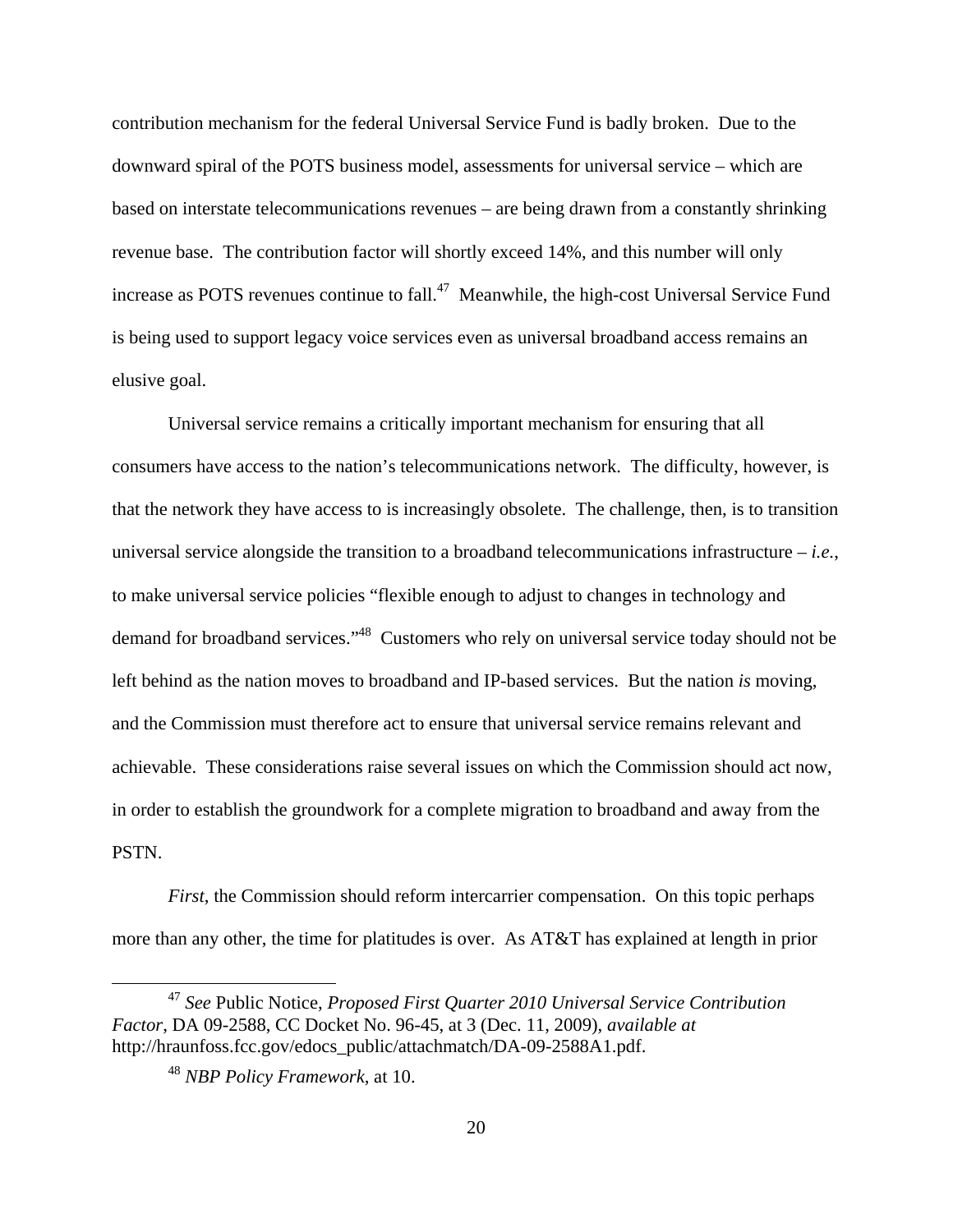comments, the current intercarrier compensation regime is plagued with inefficiencies and distortions that are undermining competition and deterring investment.<sup>49</sup> One of the many benefits of a transition to broadband and IP-based services would be the mooting of nearly all issues pertaining to intercarrier compensation. If voice service becomes just another application on a high-speed, packet-switched network, then switched access charges, reciprocal compensation, and any other forms of intercarrier compensation will presumably disappear – along with the inefficiencies, regulatory disparities, and arbitrage opportunities that currently accompany these charges. But the Commission needs to start that transition now. If it does not begin the hard work now of moving carriers away from implicit subsidies and arbitrage-based business models through comprehensive intercarrier compensation reform, it will be next to impossible to shift to an IP-based framework for the exchange of all traffic down the road.

*Second*, the Commission should make clear that it has statutory authority under 47 U.S.C. § 254 and/or Title I to begin an immediate transition of high-cost universal service support from POTS to broadband. Section 254 makes clear that the Commission does possess such authority.50 Two of the enumerated universal service principles instruct the Commission to promote universal access to "advanced telecommunications *and information services*" 51 –

 <sup>49</sup> *See AT&T Universal Service Comments*, at 1-7 ("Under today's intercarrier compensation framework, designed for a pre-Internet and pre-competition era, identical functionalities are priced at dramatically different levels depending upon jurisdiction, technology, and regulatory status. Those regulatory disparities distort competition and investment while promoting arbitrage and sometimes outright fraud."); *see also AT&T NBP Comments*, at 83-93.

<sup>50</sup> The Joint Board has already concluded that "[broadband] should be eligible for support under section 254, with the goal of making it available to all." *In re High-Cost Universal Service, Report of the Federal-State Joint Board on Universal Service*, 22 FCC Rcd 20477, ¶¶ 55-62 (2007).

 $51$  47 U.S.C. § 254(b)(2)-(3) (emphasis added).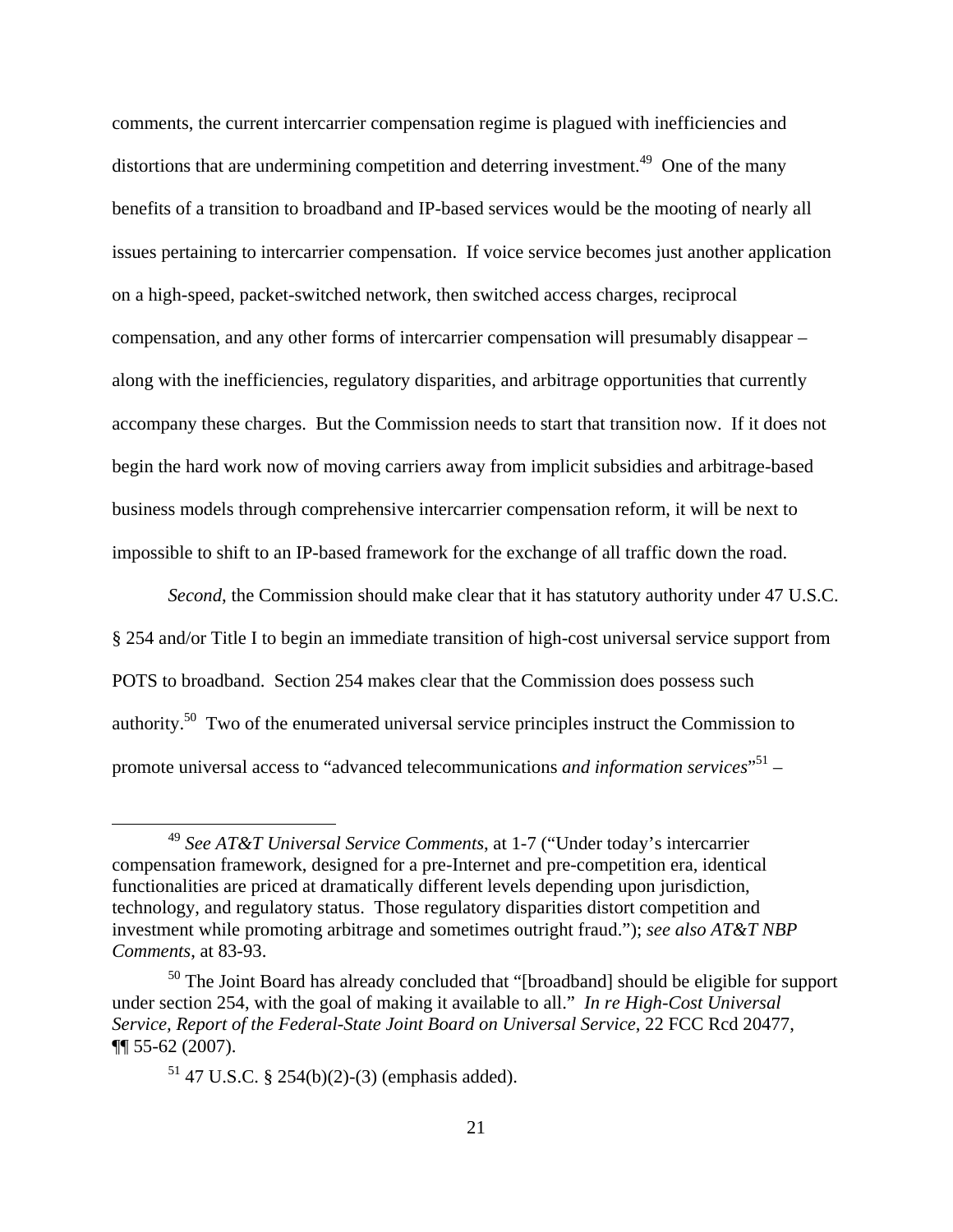evincing Congress's expectation that the Commission's universal service priorities would not be limited to legacy voice services. And the definition of "universal service" in Section 254 also rejects a static focus on legacy technologies and services: "Universal service is an *evolving* level of telecommunications services that the Commission shall establish periodically . . . taking into account advances in telecommunications and information technologies and services." 52 The current list of supported services – which only includes POTS-based features such as access to the PSTN, access to interexchange service, and access to operator and directory services – does not adequately reflect the technological innovations of recent years: "[M]any of the Commission's nine supported functionalities and services are obsolete in a broadband world where voice is simply one of many applications."<sup>53</sup> The Commission should therefore clarify that it has the authority to fund broadband, including broadband information services, pursuant to its authority under Section 254, and it should establish a framework that does so in a meaningful manner.

*Third*, and relatedly, the Commission should alter its methodology for distributing universal service funds to focus on broadband, thereby facilitating broadband deployment and in the process preparing stakeholders for a complete shift to broadband and away from the PSTN. AT&T has offered a detailed proposal – similar to the programs suggested by the Joint Board – for transitioning high-cost universal service support from legacy services to broadband.<sup>54</sup> That

 $52$  *Id.* § 254(c)(1) (emphasis added).

<sup>53</sup> Comments of AT&T, Inc., *In re A National Broadband Plan for Our Future*, NBP Public Notice #19, at 15 (filed Dec. 7, 2009) ("*AT&T NBP Public Notice #19 Comments*"); *see also* 47 C.F.R. § 54.101(a) (listing supported services).

<sup>54</sup> *See* Comments of AT&T Inc., *In re High-Cost Universal Service Support*, WC Docket No. 05-337, at 19-25 (filed May 8, 2009); Comments of AT&T Inc., *In re High Cost Universal Service Support*, WC Docket No. 05-337 (filed April 17, 2008).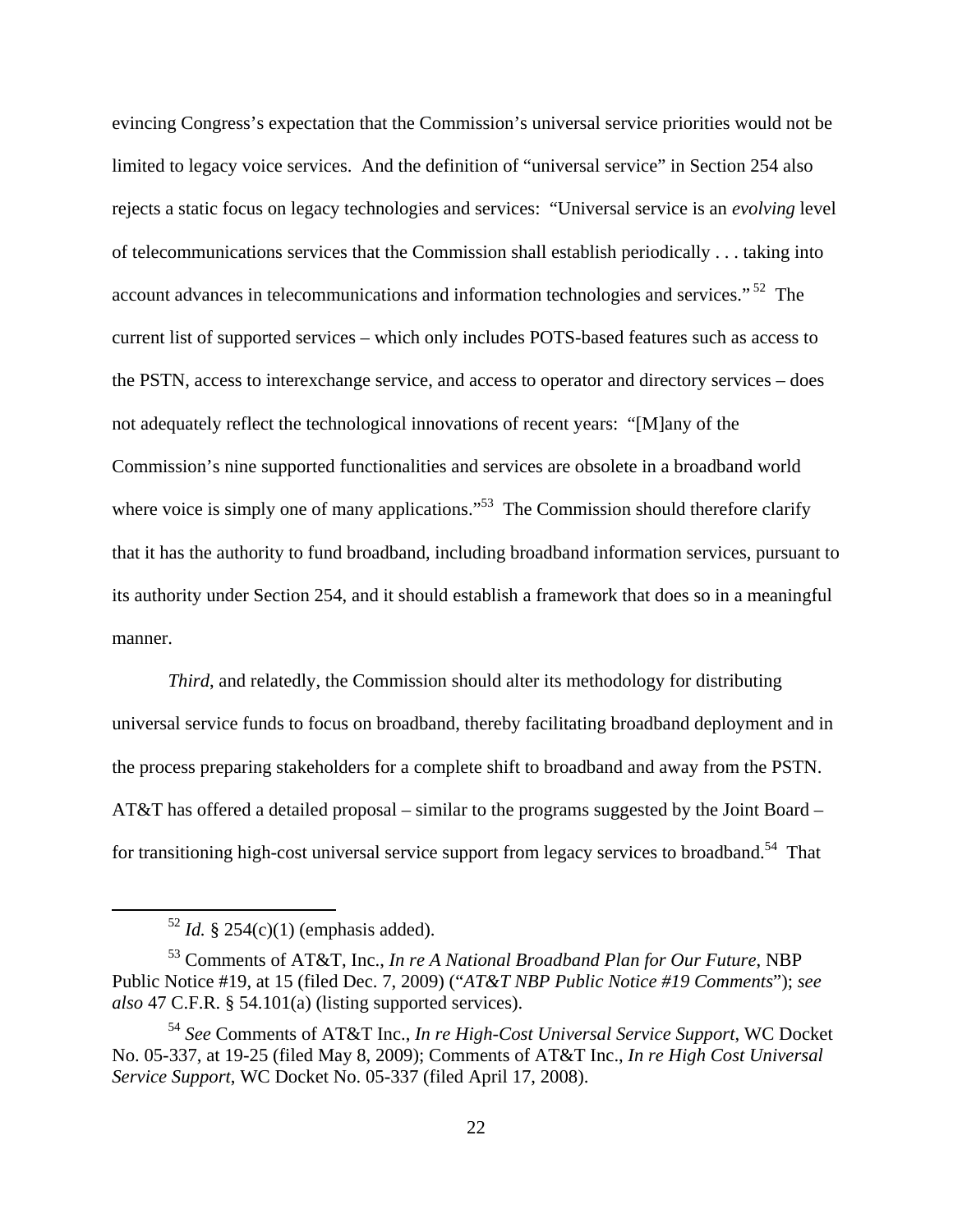proposal entails the creation of two new funds to promote universal broadband access: a Broadband Incentive Fund for wireline service and an Advanced Mobility Fund for mobile wireless services. Ultimately, all high-cost support would be awarded through these programs, with service providers submitting applications for funds to construct new broadband facilities in unserved areas. Participation in the program would be voluntary, thereby ensuring that funding is adequate to support the planned projects and to ensure that all consumers have access to service.AT&T's proposal would lay the groundwork for a successful transition of the Universal Service Fund to broadband, and it should be adopted without delay.

*Fourth,* the Commission must fix the universal service contribution regime. As noted above and explained in detail elsewhere, the current methodology – which is based on interstate telecommunications revenues – is not sustainable, forward-looking, or competitively neutral. The Commission should replace it, now, with a telephone numbers and connections-based framework that would fund universal service "in a manner that more closely reflects the changing cast of providers who benefit from the shift to broadband."<sup>55</sup>

### **C. Seeking Comment on a Range of Legal and Policy Questions Related to the Transition**

At the same time as it moves promptly to resolve longstanding issues that will establish the preconditions for a successful transition to broadband, the Commission should also set its sights further down the road, to anticipate potential challenges to that transition and to ensure that, after the retirement of the PSTN, the Commission is able to continue to fulfill the policy goals established by Congress. We explained above the importance of establishing a firm deadline for the retirement of the PSTN and recommended including that topic in a Notice of

 <sup>55</sup> *AT&T NBP Public Notice #19 Comments*, at 3-5.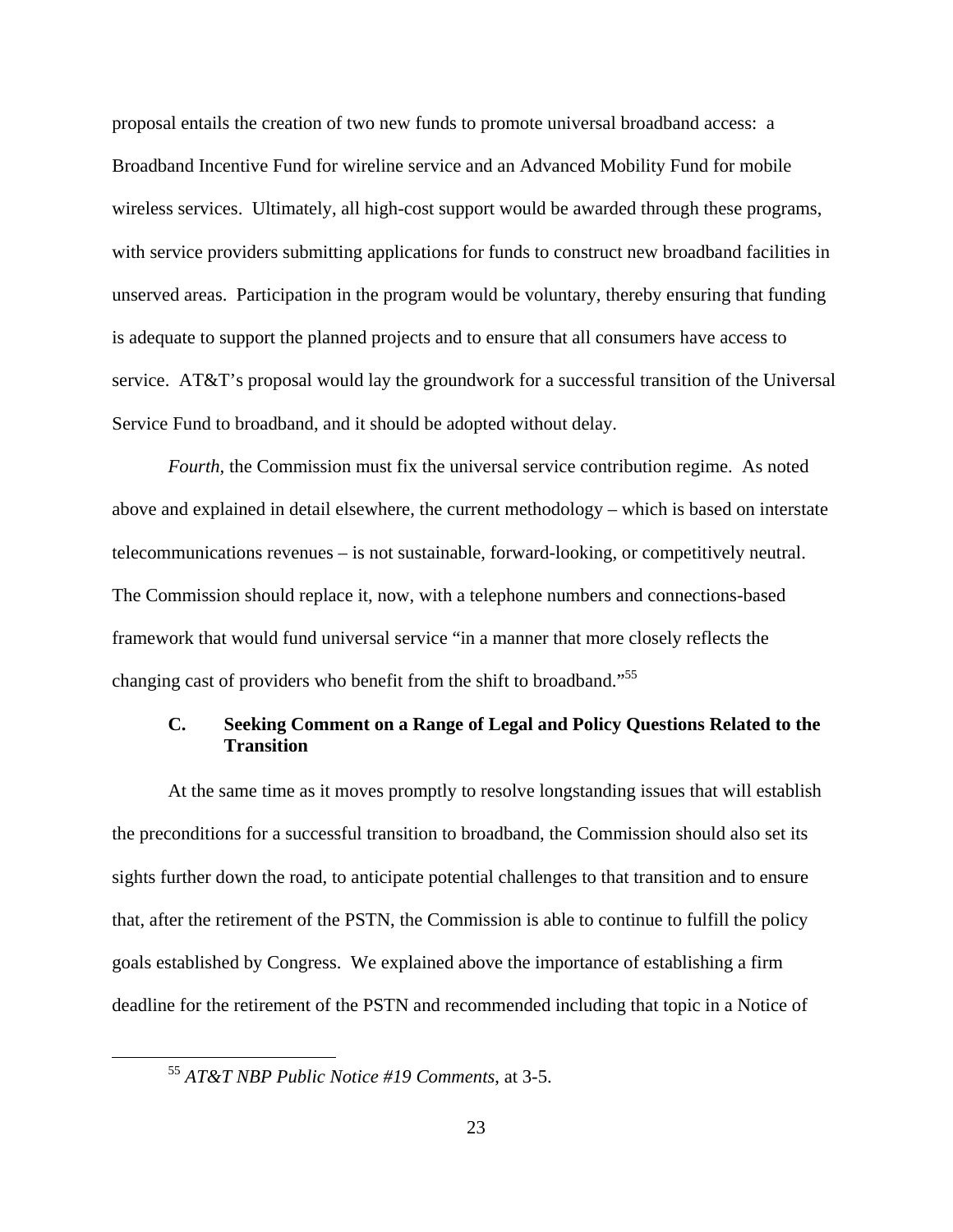Inquiry. In this section, we address other issues on which the Commission should seek comment in that Notice of Inquiry.

### **1. Carrier-of-Last-Resort and Other Potential Legacy Obstacles to the Transition**

The Notice of Inquiry should seek comment on whether and the extent to which legacy state legal requirements are an obstacle to universal broadband access. As noted above, incumbent LECs historically provided service pursuant to an exclusive franchise that was coupled with extensive "carrier of last resort" ("COLR") and other legacy requirements that imposed an obligation to serve all customers, at regulated rates, within a particular area. The exclusive franchise portion of that regulatory compact has long since vanished, but ILECs in many cases remain obliged to provide basic voice service throughout their service areas, including in rural and high-cost areas, often at rates significantly below cost.<sup>56</sup> Because these state requirements are not generally imposed on cable companies or competitive providers of voice and data service, they permit competitive providers to focus on the customers who are easiest to serve, while leaving ILECs bound by COLR rules to serve the highest-cost and mostdifficult-to-serve customers. Under these circumstances, ILECs may have little incentive to upgrade their networks or invest in broadband in high-cost areas. This investment will continue to lag as long as ILECs are forced to keep providing legacy services at below-cost rates.<sup>57</sup>

 <sup>56</sup> *See, e.g.*, General Order, *In re Possible amendments to the "Local Competition Regulations"*, Docket No. R-29564, at 22, App. A § 601(A) (La. P.S.C. Dec. 14, 2006) (ILECs "are obligated to provide basic local service to all customers upon request for such service within the ILECs' historically designated service areas until relieved of this obligation by the Commission"); *see also AT&T NBP Public Notice #19 Comments*, at 19-20 (providing overview of COLR requirements).

<sup>57</sup> *Accord United States Telecom Ass'n v. FCC*, 290 F.3d 415, 424-25 & n.2 (D.C. Cir. 2002) ("low UNE prices" that result from TELRIC have the "direct effect" of "reduc[ing] the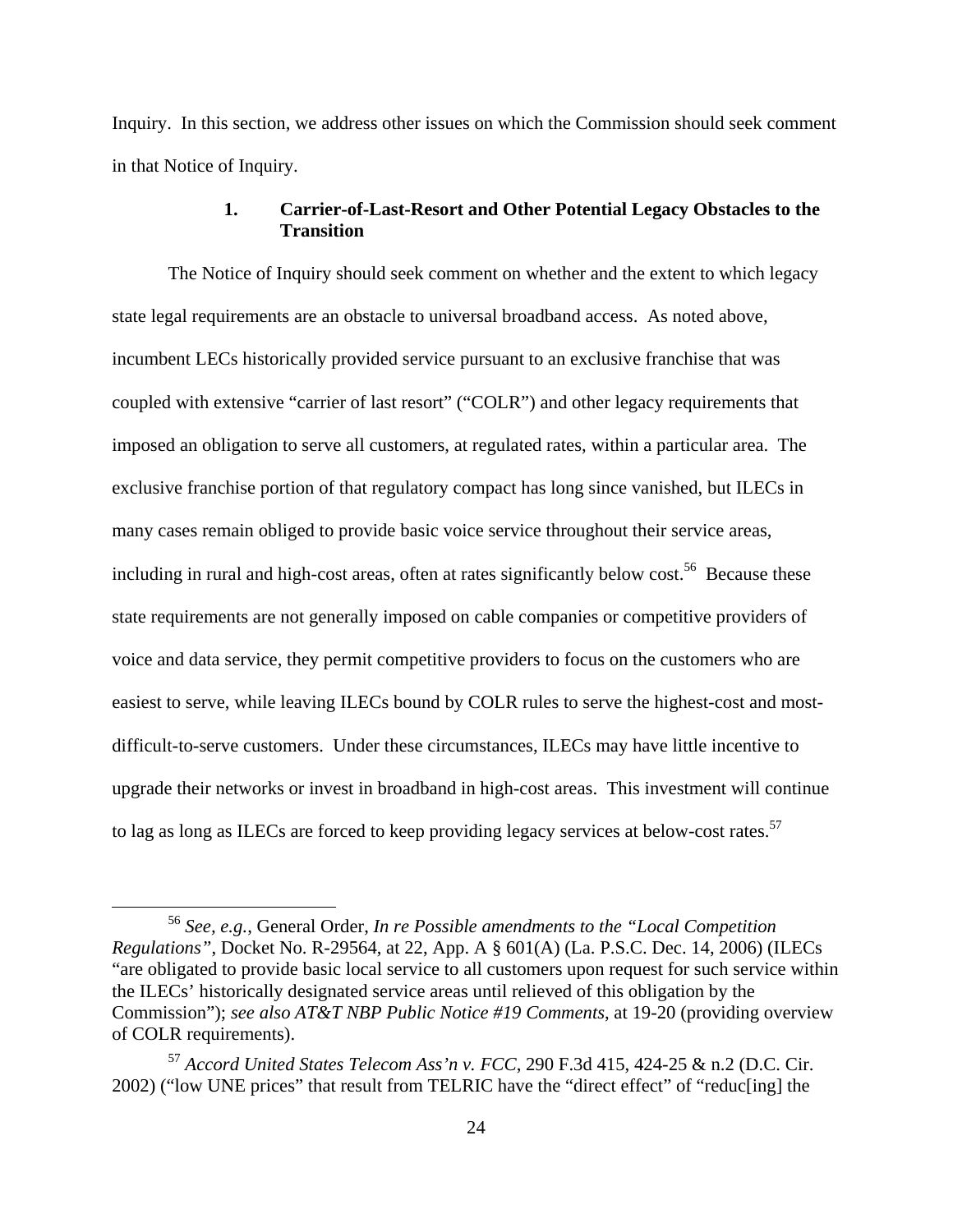Equally important, to the extent these requirements require the continued availability of POTS service, they may serve as a legal obstacle to the retirement of the PSTN and, thus, as an impediment to the transition to broadband.

The Commission accordingly should seek comment on whether and the extent to which legacy COLR and related obligations conflict with the federal policy objective of universal broadband deployment and whether such obligations could reasonably coexist with a phaseout of POTS and the PSTN.<sup>58</sup> In AT&T's view, the transition away from the PSTN to broadband and IP-based services cannot occur successfully without transitioning away from the legacy state regulatory requirements that force continued investment in and maintenance of the PSTN. That transition will require the elimination not only of all legacy state requirements that mandate the continued provision of POTS, but also any such requirements that hinder the retirement of physical network assets used to provide POTS. The Commission should accordingly seek comment on how best to accomplish that transition. It should ask, for example, whether and the extent to which the Commission must foreclose state regulation of all broadband and IP-based services; what steps the Commission can take to encourage states voluntarily to eliminate legacy requirements that impede the transition; and whether the Commission should make federal

<u> 1989 - Johann Stein, marwolaethau a gweledydd a ganlad y ganlad y ganlad y ganlad y ganlad y ganlad y ganlad</u>

incentives for innovation and investment in facilities" and "inherently tend to expand" that effect).

<sup>58</sup> *Accord Vonage Order* ¶ 21 & n.78 (noting FCC's "long-standing national policy of nonregulation of information services" and its unwillingness to apply "public-utility type" regulations to such services); *Vonage Holdings Corp. v. Minnesota Pub. Utils. Comm'n*, 290 F. Supp. 2d 993, 1002 (D. Minn. 2003) (acknowledging "the recognizable congressional intent to leave the Internet and information services largely unregulated"), *aff'd on other grounds*, 394 F.3d 568 (8th Cir. 2004); *see also Geier v. American Honda Motor Co.*, 529 U.S. 861, 873 (2000) (state law may not "stand[ ] as an obstacle to the accomplishment and execution of the full purposes and objectives of Congress").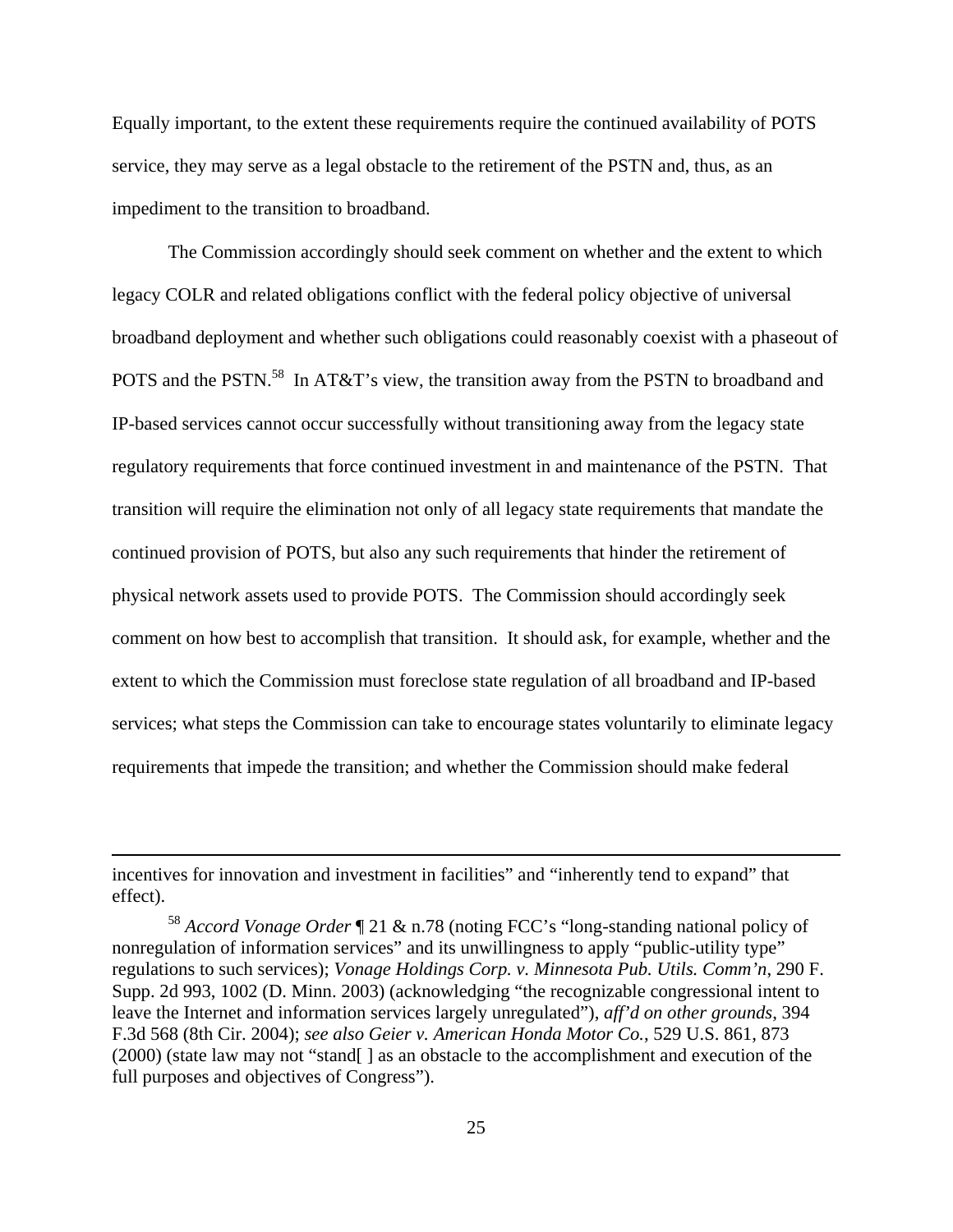universal service funding for broadband conditional on states removing legacy POTS obligations.

#### **2. ILEC Obligations under Section 251 of the 1996 Act**

The Commission should also use a Notice of Inquiry to seek comment on how the procompetitive, de-regulatory regime set forth in Section 251 of the 1996 Act would apply after the transition to broadband.

*First*, the Commission should invite comment regarding the role of unbundling under 47 U.S.C. § 251(c)(3) after the sunset of the PSTN and POTS. In light of the development of a competitive broadband market, the Commission has refused to impose unbundling and other legacy common-carrier regulations on next-generation loop architecture.<sup>59</sup> That deregulatory policy has resulted in an enormous amount of investment in broadband and made the goal of universal broadband within reach.<sup>60</sup> The Commission should seek comment on the best ways to build upon those successes as the industry transitions to broadband and phases out the PSTN.

*Second*, the Commission should solicit comment on the proper role of state commissionapproved interconnection agreements in connection with the transition from the PSTN to

 <sup>59</sup> *See* Report and Order and Order on Remand and Further Notice of Proposed Rulemaking, *Review of the Section 251 Unbundling Obligations of Incumbent Local Exchange Carriers*, 18 FCC Rcd 16978 ¶¶ 272-280, 288-295 (2003) (subsequent history omitted); *see also*  Declaratory Ruling and Notice of Proposed Rulemaking, *Inquiry Concerning High-Speed Access to the Internet Over Cable and Other Facilities*, 17 FCC Rcd 4798 (2002), *aff'd in part, vacated in part, and remanded*, *Brand X Internet Servs. v. FCC*, 345 F.3d 1120 (9th Cir. 2003), *rev'd and remanded*, *National Cable & Telecomms. Ass'n v. Brand X Internet Servs.*, 545 U.S. 967 (2005); *Wireline Broadband Order*; Declaratory Ruling, *Appropriate Regulatory Treatment for Broadband Access to the Internet Over Wireless Networks*, 22 FCC Rcd 5901 (2007); Memorandum Opinion and Order, *United Power Line Council's Petition for Declaratory Ruling Regarding the Classification of Broadband over Power Line Internet Access Service as an Information Service*, 21 FCC Rcd 13281 (2006).

<sup>60</sup> *See*, *e.g.*, Comments of AT&T Inc. on Berkman Center Report, at 28-29, GN Docket Nos. 09-47, 09-51, and 09-137 (filed Nov. 16, 2009); *AT&T Comments on CITI Report*, at 9-10.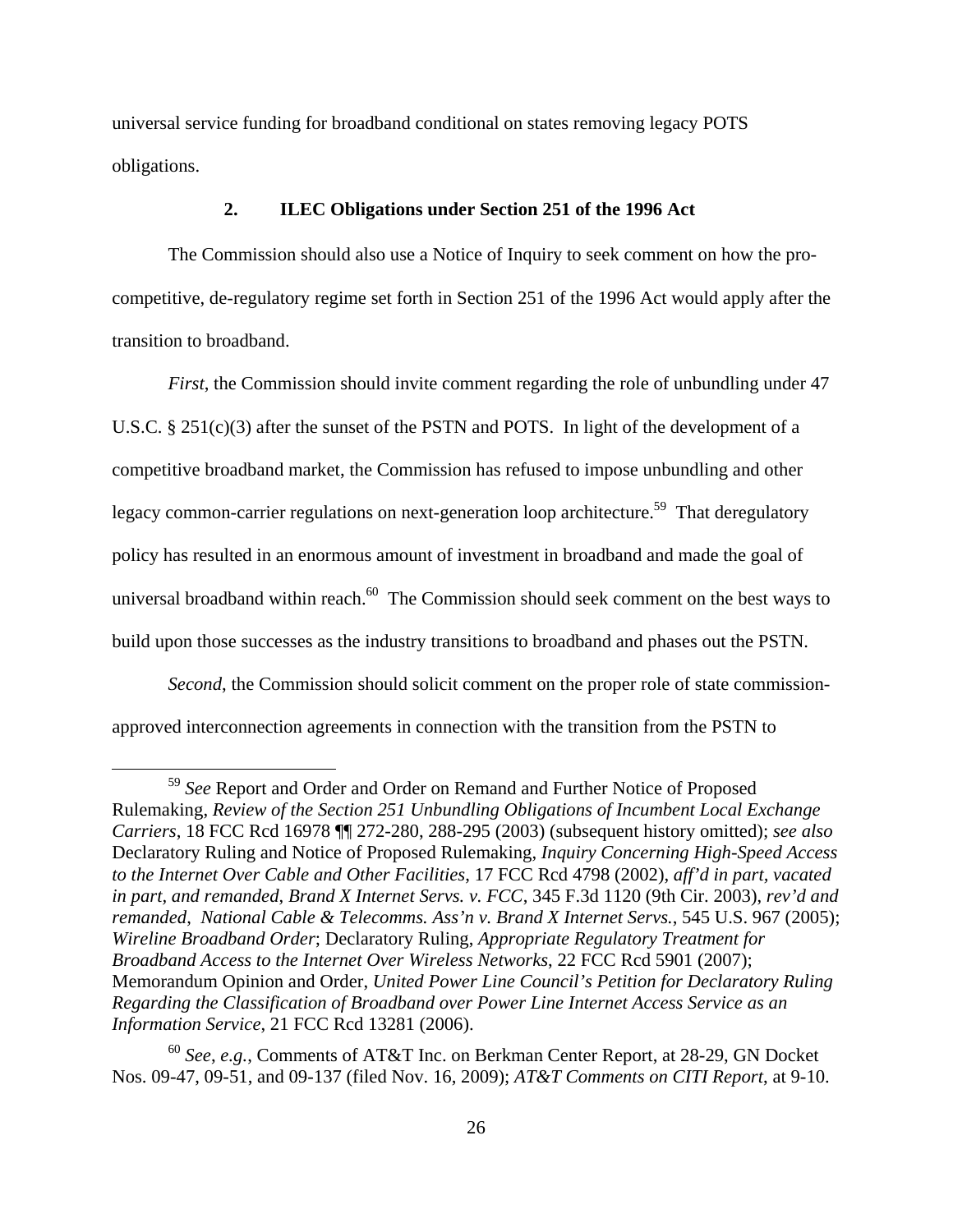broadband. Those agreements establish terms and conditions for access to legacy facilities and services that will be retired as the industry transitions to broadband. The Commission should seek comment on how best to ensure that the existence of these agreements does not serve to impede the transition by preventing providers from retiring legacy facilities and services.

#### **3. Public Safety, Law Enforcement, and Accessibility Issues**

The Commission should also seek comment on how the transition from the PSTN to broadband will affect a broad range of social policy programs that the Commission administers. In the VoIP context, the Commission has consistently demonstrated its ability to ensure that federal social policy interests – including, for example, law enforcement, privacy, and disabilities  $access - are not compromised in the course of introducing new technology.<sup>61</sup> The retirement of$ the PSTN and the transition to broadband will present similar challenges. As the PSTN declines into oblivion and broadband takes its place, consumers are increasingly relying for their communications needs on services and applications that may fall outside the Commission's traditional regulatory authority. That inevitable migration, which is already underway, requires the Commission to give thought to how best to pursue federal social policy goals in an era when many if not most communications occur using non-traditional services. It makes little sense, for example, to put in place a regulatory structure to serve the needs of law enforcement and public safety but to exclude from that structure IP-based applications that increasingly supplant traditional communications services – doing so would create a law-enforcement-free zone of

 <sup>61</sup> *See*, *e.g.*, First Report and Order and Notice of Proposed Rulemaking, *In re IP-Enabled Services, E911 Requirements for IP-Enabled Service Providers*, 20 FCC Rcd 10245, ¶ 5 (2005) (requiring interconnected VoIP providers to provide E911 service but granting these firms "flexibility to adopt a technological solution that works best for them"), *aff'd*, *Nuvio Corp. v. FCC*, 473 F.3d 302 (D.C. Cir. 2006); First Report and Order and Further Notice of Proposed Rulemaking, *Communications Assistance for Law Enforcement and Broadband Access and Services*, 20 FCC Rcd 14989, ¶ 8 (2005).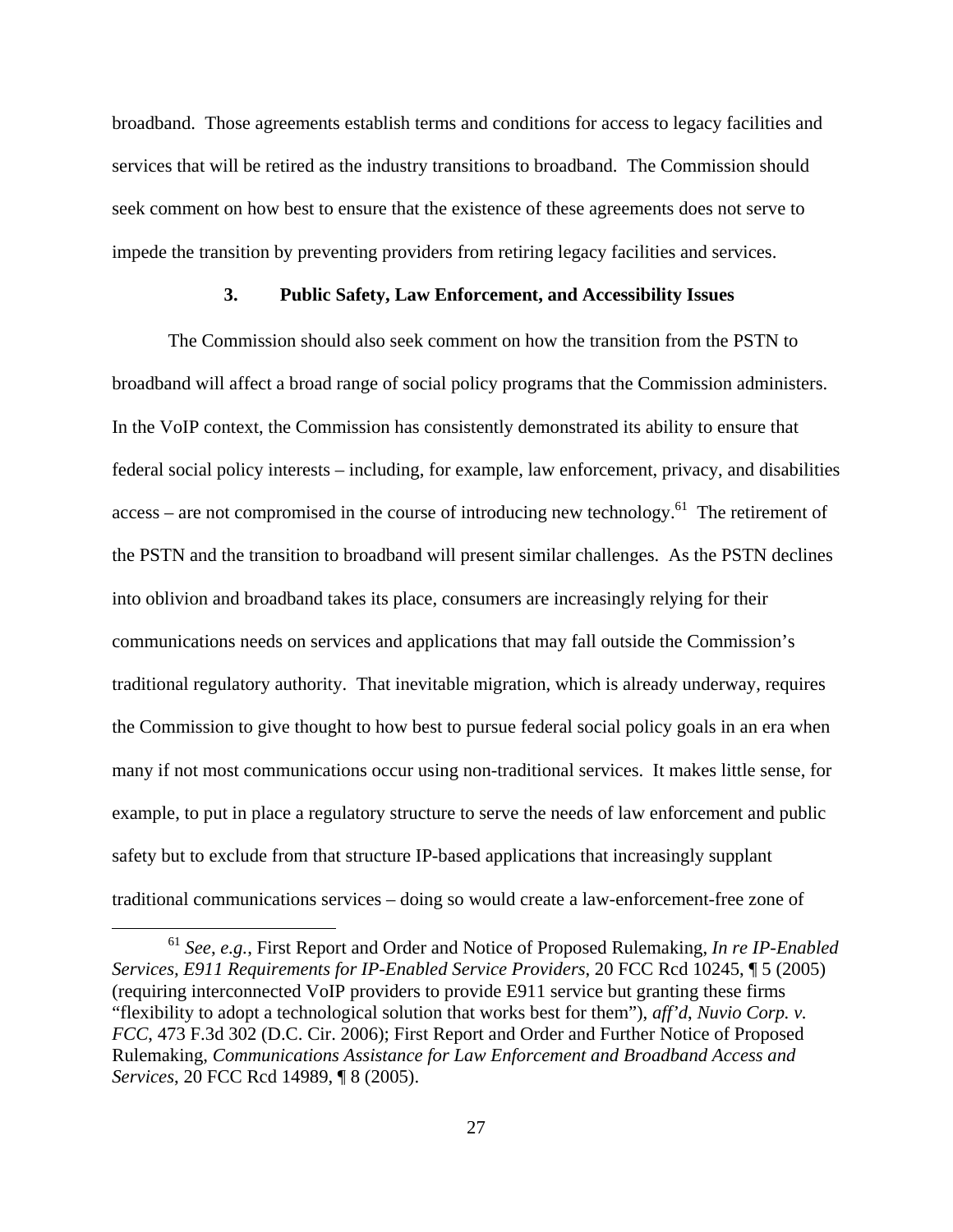communications that could frustrate national security and public safety, while at the same time compromising competitive neutrality. The Commission should accordingly seek comment on how best to ensure competitive neutrality and sufficiently broad coverage to serve the needs of the public and law enforcement, including how the Commission can meet the needs of law enforcement and public safety in circumstances where most communications occur as applications that run over a broadband network.

The Commission should likewise seek comment on disability issues. As the Commission has recognized, "[p]ersons with disabilities can benefit, perhaps more than any other group of Americans, from advanced services. Advanced services can bring this population significant educational, employment, and recreational opportunities.<sup> $162$ </sup> The Commission accordingly should invite comment on the ways in which persons with disabilities will benefit from the transition to an all-broadband network and steps that would help to ensure a smooth transition for these individuals.

The Commission also should seek comment on how the schools and libraries and rural health care programs would be affected by the phaseout of the PSTN. In particular, comments should address how schools, libraries, and rural health care providers would benefit from the transition, as well as the steps that would have to be taken to ensure a minimally disruptive transition for these entities.

Likewise, the Notice of Inquiry should address how to ensure that the phaseout of the PSTN does not leave individuals who do not use computers without service. There is every reason to believe that such individuals can be accommodated easily in a transition away from the

 62 Second Report, *Inquiry Concerning the Deployment of Advanced Telecommunications Capability to All Americans in a Reasonable and Timely Fashion*, 15 FCC Rcd 20913, ¶ 234 (2000); *see also AT&T NBP Comments*, at 51-52.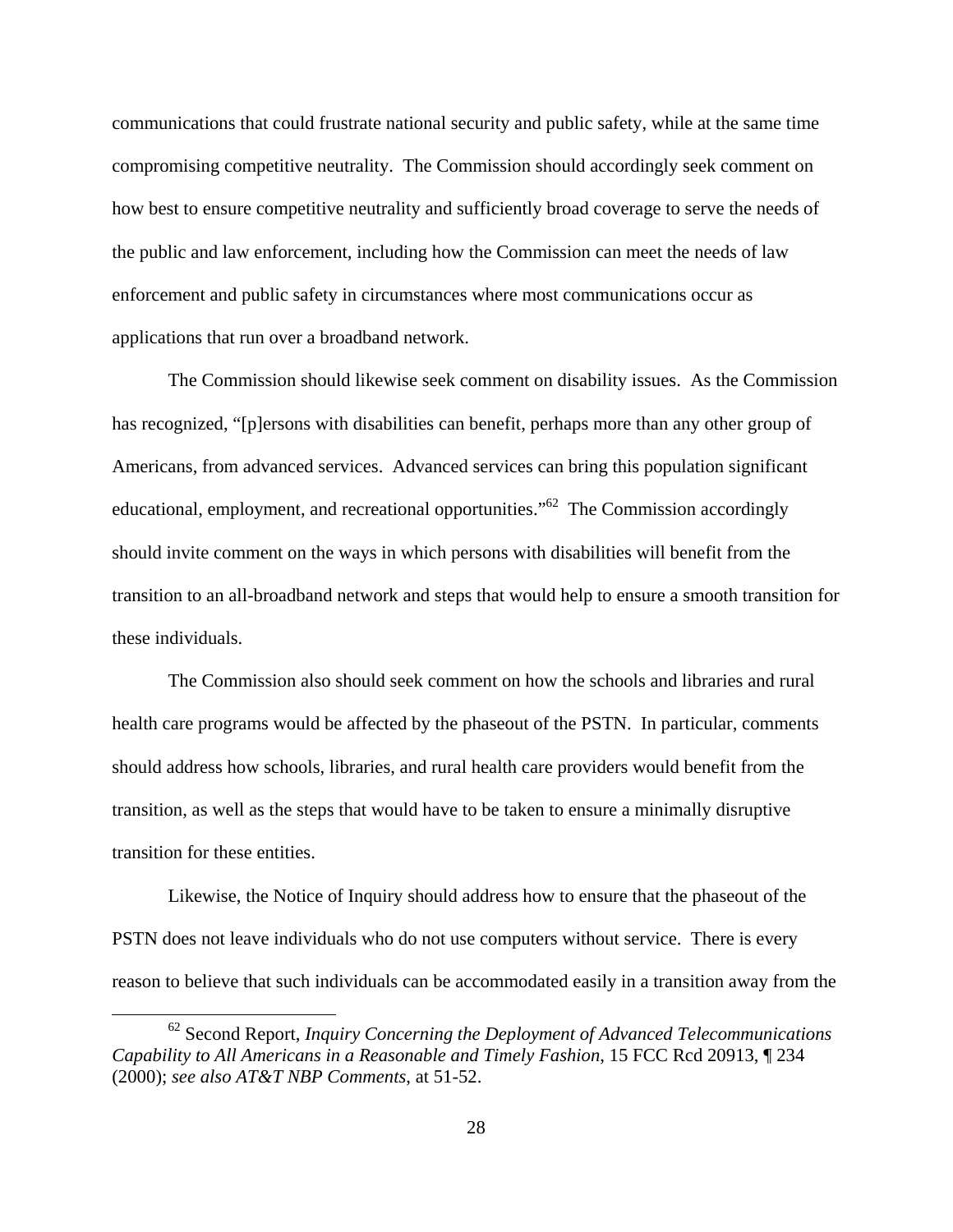PSTN; there are, for example, already inexpensive devices that allow VoIP customers to plug traditional telephones directly into broadband connections.<sup>63</sup> AT&T expects that comments will demonstrate myriad ways to ensure that the transition to broadband does not negatively affect consumers without computers.

#### **4. Eliminating the PSTN Regulatory Superstructure**

Finally, the Commission should seek comment on how best to facilitate the transition in light of the plethora of state and federal regulations pertaining to POTS service and the PSTN. As explained above, AT&T's view is that the assertion of federal jurisdiction over broadband and IP-based services is critical to the success of the transition, and that assertion will itself serve to eliminate certain vestigial aspects of federal and state telecommunications regulations (including, for example, separations-related requirements). But certain state and federal publicutility style regulations may remain  $-e.g.,$  service quality requirements, reporting, recordkeeping, data collection, accounting, and other requirements – that could impede the transition. $64$  For example, depreciation and amortization rules may hinder the transition by limiting how quickly carriers may write off retired equipment. The Commission should ask for comments to identify such regulations and to describe whether and how those regulations could obstruct the transition. And, to the extent that such legacy regulations are incompatible with a

 $63$  Vonage provides its customers with a small, portable device that allows existing cord or cordless phones to be plugged into any broadband connection. *See* Vonage, *Phone Adapter*, *at* http://www.vonage.com/how\_vonage\_works\_adapters/?lid=adapter\_link.

<sup>64</sup> *See, e.g.*, *Vonage Order* ¶ 10 (describing Minnesota public utility regulations a state commission sought to apply to Vonage's VoIP service); Memorandum Opinion and Order, *Petition for Declaratory Ruling That pulver.com's Free World Dialup Is Neither Telecommunications Nor a Telecommunications Service*, 19 FCC Rcd 3307, ¶ 15 (2004).